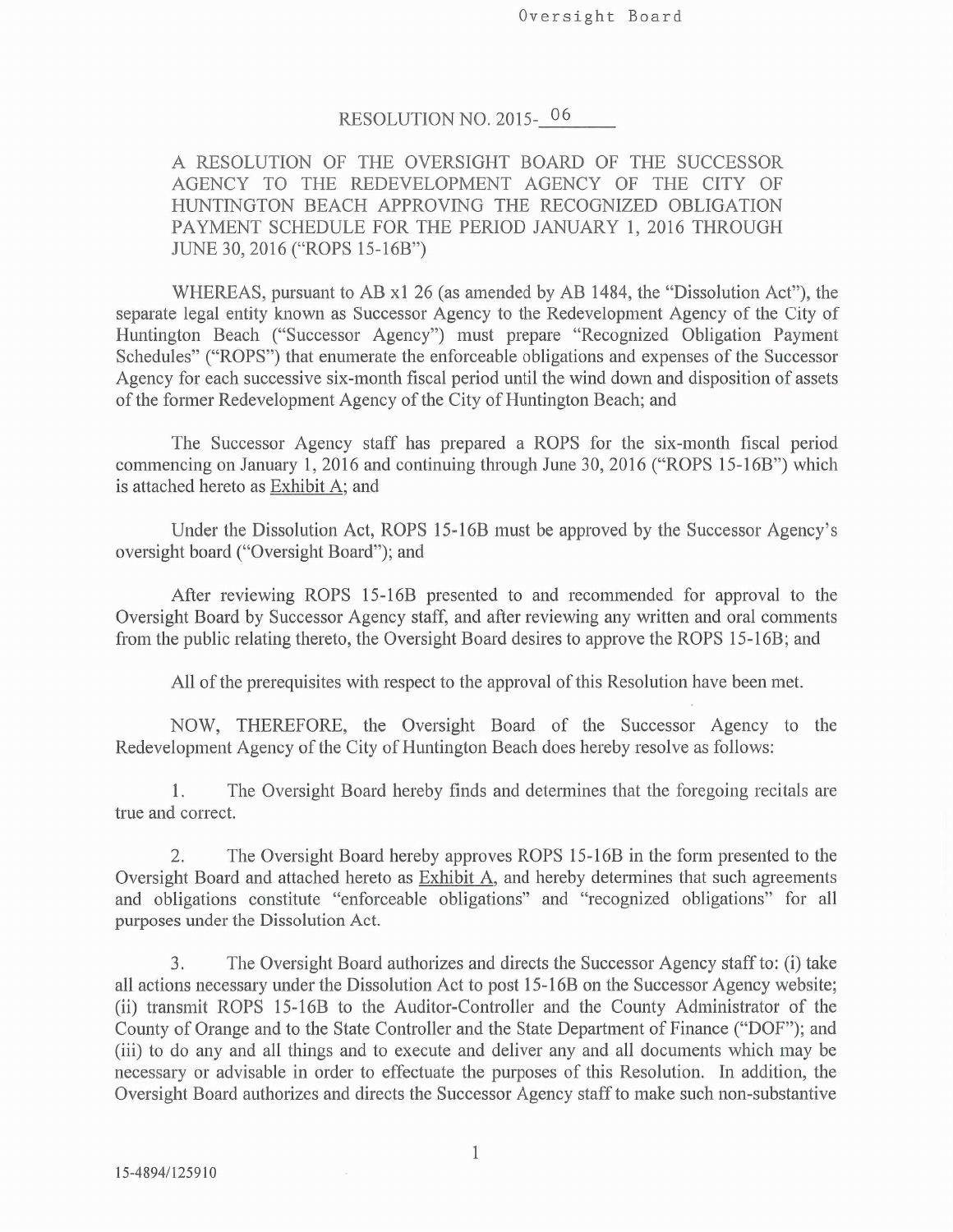revisions to ROPS 15-16B as may be necessary to submit ROPS 15-16B in any modified form required by DOF, and ROPS 15-16B as so modified shall thereupon constitute ROPS 15-16B as approved by the Oversight Board pursuant to this Resolution.

 $\overline{4}$ The Oversight Board does not intend, by adoption of this Resolution, to waive any constitutional, legal and/or equitable rights of the Oversight Board, the Successor Agency or the City of Huntington Beach under law and/or in equity by virtue of the adoption of this Resolution and actions approved and taken pursuant to this Resolution and, therefore, reserves all such rights of the Oversight Board, the Successor Agency and the City of Huntington Beach under law and/or in equity.

PASSED AND ADOPTED by the Oversight Board of the Successor Agency to the Redevelopment Agency of the City of Huntington Beach at a special meeting thereof held on the day of

Chairman

REVIEWED AND APPROVED:

**Executive Director** 

**APPROVED AS TO FORM:** 

Agency Counsel Dro 9/10/15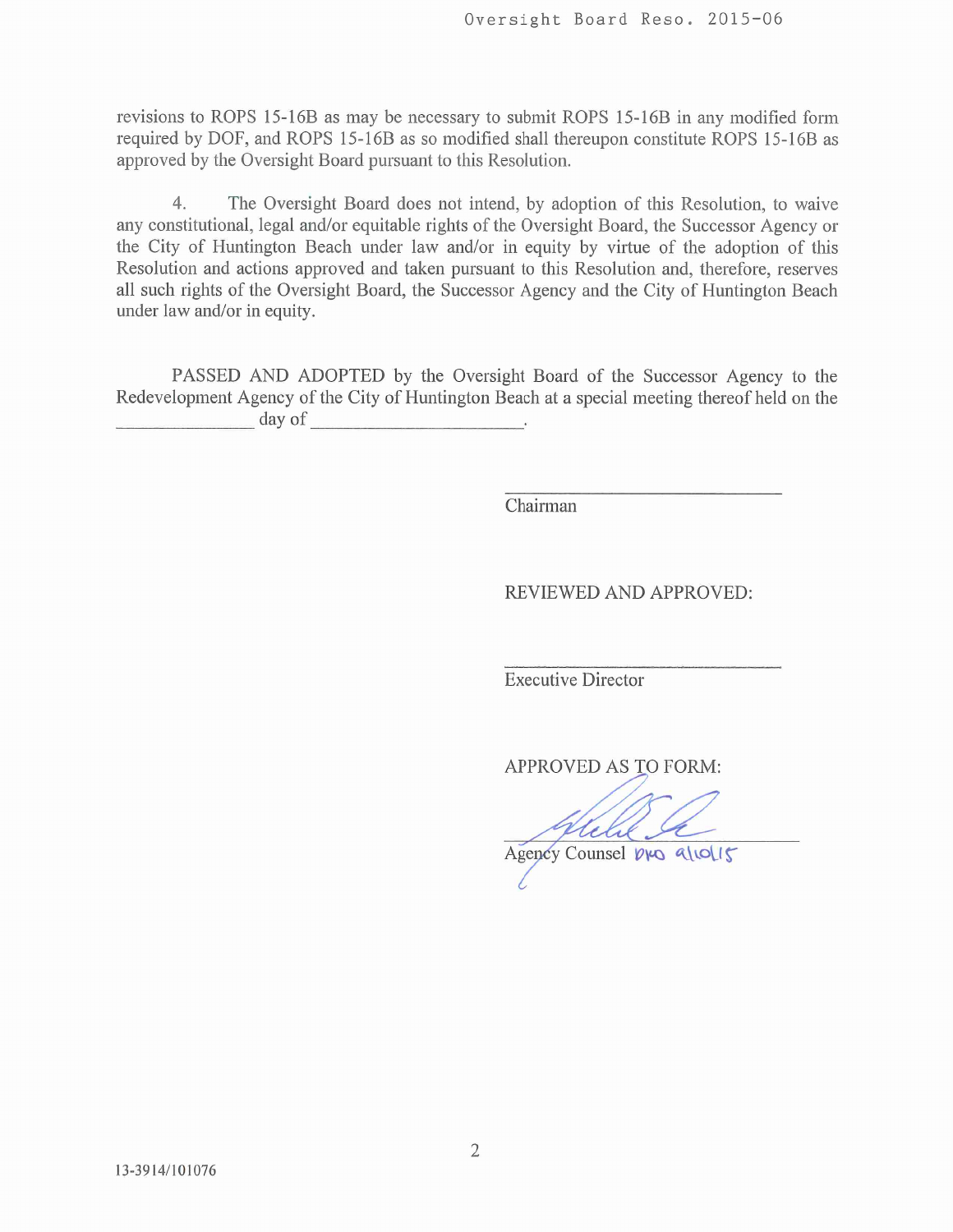# **EXHIBIT A**

# RECOGNIZED OBLIGATION PAYMENT SCHEDULE FOR THE PERIOD JANUARY 1, 2016 THROUGH JUNE 30, 2016<br>
("ROPS 15-16B")

[behind this page]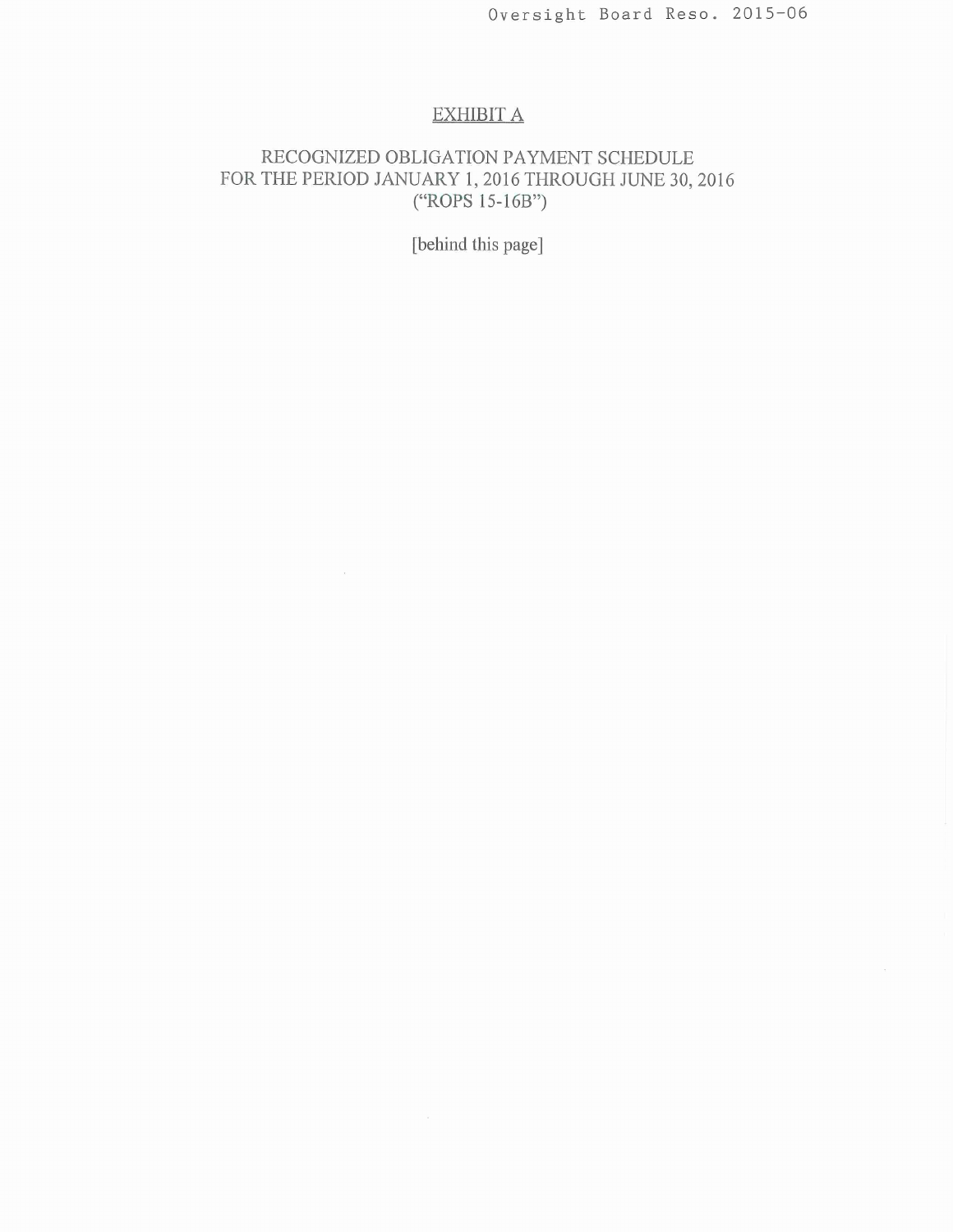Name Title

/s/

Signature Date Date Date

Title

### **Recognized Obligation Payment Schedule (ROPS 15-16B) - Summary**

Filed for the January 1, 2016 through June 30, 2016 Period

| Name of Successor Agency: Huntington Beach |        |
|--------------------------------------------|--------|
| <b>Name of County:</b>                     | Orange |

|             | <b>Current Period Requested Funding for Outstanding Debt or Obligation</b>                                        |    | <b>Six-Month Total</b> |
|-------------|-------------------------------------------------------------------------------------------------------------------|----|------------------------|
| A           | Enforceable Obligations Funded with Non-Redevelopment Property Tax Trust Fund (RPTTF) Funding<br>Sources (B+C+D): | \$ | 200,000                |
| B           | Bond Proceeds Funding (ROPS Detail)                                                                               |    |                        |
| C           | Reserve Balance Funding (ROPS Detail)                                                                             |    |                        |
| D           | Other Funding (ROPS Detail)                                                                                       |    | 200,000                |
| Е           | Enforceable Obligations Funded with RPTTF Funding (F+G):                                                          | S  | 7,225,105              |
| F           | Non-Administrative Costs (ROPS Detail)                                                                            |    | 6,975,105              |
| G           | Administrative Costs (ROPS Detail)                                                                                |    | 250,000                |
| H           | Total Current Period Enforceable Obligations (A+E):                                                               | S. | 7,425,105              |
|             | Successor Agency Self-Reported Prior Period Adjustment to Current Period RPTTF Requested Funding                  |    |                        |
|             | Enforceable Obligations funded with RPTTF (E):                                                                    |    | 7,225,105              |
| J           | Less Prior Period Adjustment (Report of Prior Period Adjustments Column S)                                        |    | (37, 581)              |
| Κ           | Adjusted Current Period RPTTF Requested Funding (I-J)                                                             | \$ | 7,187,524              |
|             | County Auditor Controller Reported Prior Period Adjustment to Current Period RPTTF Requested Funding              |    |                        |
| L           | Enforceable Obligations funded with RPTTF (E):                                                                    |    | 7,225,105              |
| M           | Less Prior Period Adjustment (Report of Prior Period Adjustments Column AA)                                       |    |                        |
| $\mathbf N$ | Adjusted Current Period RPTTF Requested Funding (L-M)                                                             |    | 7,225,105              |
|             | Certification of Oversight Board Chairman:<br>Pursuant to Section 34177 (m) of the Health and Safety code.        |    |                        |

Pursuant to Section 34177 (m) of the Health and Safety code, I hereby certify that the above is a true and accurate Recognized Obligation Payment Schedule for the above named agency.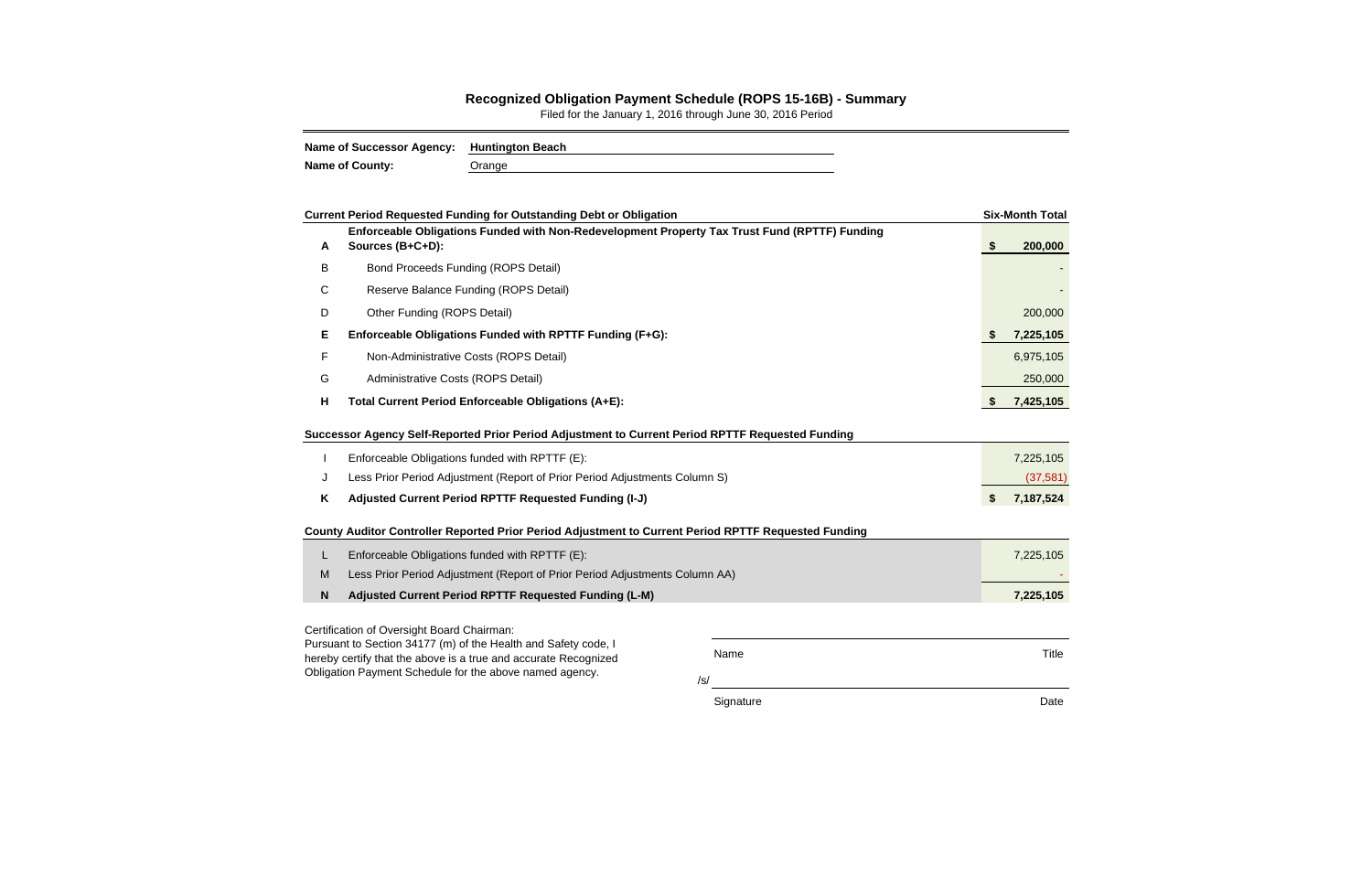|       |                                                                                                    |                                                 |                       |                         |                                                | Huntington Beach Recognized Obligation Payment Schedule (ROPS 15-16B) - ROPS Detail<br>January 1, 2016 through June 30, 2016                                                                                                                                                   |               |                          |                |                                           |                       |                |         |                |                 |
|-------|----------------------------------------------------------------------------------------------------|-------------------------------------------------|-----------------------|-------------------------|------------------------------------------------|--------------------------------------------------------------------------------------------------------------------------------------------------------------------------------------------------------------------------------------------------------------------------------|---------------|--------------------------|----------------|-------------------------------------------|-----------------------|----------------|---------|----------------|-----------------|
|       |                                                                                                    |                                                 |                       |                         |                                                | (Report Amounts in Whole Dollars)                                                                                                                                                                                                                                              |               |                          |                |                                           |                       |                |         |                |                 |
| A     | <b>B</b>                                                                                           | C                                               | D                     | E                       | F.                                             | G                                                                                                                                                                                                                                                                              | H             |                          |                |                                           | м                     | N              | $\circ$ |                | D               |
|       |                                                                                                    |                                                 |                       |                         |                                                |                                                                                                                                                                                                                                                                                |               |                          |                |                                           | <b>Funding Source</b> |                |         |                |                 |
|       |                                                                                                    |                                                 |                       |                         |                                                |                                                                                                                                                                                                                                                                                |               |                          |                | Non-Redevelopment Property Tax Trust Fund |                       |                |         |                |                 |
|       |                                                                                                    |                                                 | Contract/Agreement    | Contract/Agreement      |                                                |                                                                                                                                                                                                                                                                                |               | <b>Total Outstanding</b> |                | (Non-RPTTF)                               |                       | <b>RPTTF</b>   |         |                |                 |
| Item# | Project Name / Debt Obligation                                                                     | <b>Obligation Type</b>                          | <b>Execution Date</b> | <b>Termination Date</b> | Payee                                          | <b>Description/Project Scope</b>                                                                                                                                                                                                                                               | Project Area  | Debt or Obligation       | Retired        | Bond Proceeds   Reserve Balance           | <b>Other Funds</b>    | Non-Admin      | Admin   |                | Six-Month Total |
|       | 1 Land Sale Emerald Cove                                                                           | <b>City/County Loans</b>                        | 5/18/2009             | 10/1/2030               | COHB Park A & D Fund                           | egally Binding Operative Agreement Merged                                                                                                                                                                                                                                      |               | 68,276,928               | N              | $-$ \$                                    | $200,000$ \$          | $6,975,105$ \$ | 250,000 |                | 7,425,105       |
|       | 2 Hyatt Regency Huntington Beach                                                                   | OPA/DDA/Constructi 9/14/1998                    |                       | 9/30/2023               | PCH Beach Resorts LLC                          | <b>Disposition and Development</b>                                                                                                                                                                                                                                             | Merged        | 4,181,335                | N.             |                                           |                       | 366,294        |         | - \$           | 366,294         |
|       | Project                                                                                            |                                                 |                       |                         |                                                | Agreement approved on September<br>14, 1998 for the Waterfront<br>Development                                                                                                                                                                                                  |               |                          |                |                                           |                       |                |         |                |                 |
|       | 3 2002 Tax Allocation Refunding<br><b>Bonds</b>                                                    | Bonds Issued On or 6/19/2002<br>Before 12/31/10 |                       | 8/1/2024                | <b>Bank of New York Trust</b>                  | <b>Tax Allocation Bonds Debt Service</b><br>Payments                                                                                                                                                                                                                           | Merged        | 11,423,000               | N              |                                           |                       | 1,644,750      |         | -\$            | 1,644,750       |
|       | 4 1999 Tax Allocation Refunding<br><b>Bonds</b>                                                    | Bonds Issued On or<br>Before 12/31/10           | 1/12/1999             | 8/1/2024                | <b>Bank of New York Trust</b><br>Co.           | Tax Allocation Bonds Debt Service<br>Payments                                                                                                                                                                                                                                  | Merged        | 5,232,471                | -N             |                                           |                       | 750,617        |         | $\mathfrak{L}$ | 750,617         |
|       | 5 2002 Tax Allocation Refunding<br><b>Bonds</b>                                                    | Fees                                            | 11/17/2010            | 11/17/2016              | Arbitrage Compliance<br>Specialist             | Tax Allocation Bonds arbitrage rebate<br>calculation - Federal IRS Compliance                                                                                                                                                                                                  | Merged        | 500                      | N.             |                                           |                       | 500            |         | \$             | 500             |
|       | 6 1999 Tax Allocation Refunding<br><b>Bonds</b>                                                    | Fees                                            | 11/17/2010            | 11/17/2016              | Arbitrage Compliance<br>Specialist             | Tax Allocation Bonds arbitrage rebate<br>calculation - Federal IRS Compliance                                                                                                                                                                                                  | Merged        | 500                      | N              |                                           |                       | 500            |         | \$             | 500             |
|       | 8 2002 Tax Allocation Refunding<br><b>Bonds</b>                                                    | Fees                                            | 6/19/2002             | 8/1/2024                | Bank of New York Mellon                        | Tax Allocation Bonds - Payment to<br><b>Fiscal Agent</b>                                                                                                                                                                                                                       | Merged        | 1,600                    | N <sub>N</sub> |                                           |                       | 1,600          |         | $\mathfrak{L}$ | 1,600           |
|       | 9 1999 Tax Allocation Refunding<br><b>Bonds</b>                                                    | Fees                                            | 1/12/1999             | 8/1/2024                | Bank of New York Mellon                        | Tax Allocation Bonds - Payment to<br><b>Fiscal Agent</b>                                                                                                                                                                                                                       | Merged        | 1,600                    | N.             |                                           |                       | 1,600          |         | $\mathfrak{S}$ | 1,600           |
|       | 10 2002 Tax Allocation Refunding<br><b>Bonds</b>                                                   | Fees                                            | 1/3/2001              | 8/1/2016                | Harrell & Company<br>Advisors, LLC             | Preparation and filing of Continuing<br>Disclosure Annual Reports and<br><b>Material Event Notices</b>                                                                                                                                                                         | Merged        | 700                      | N              |                                           |                       | 700            |         | \$.            | 700             |
|       | 11 1999 Tax Allocation Refunding<br><b>Bonds</b>                                                   | Fees                                            | 1/3/2001              | 8/1/2016                | Harrell & Company<br>Advisors, LLC             | Preparation and filing of Continuing<br>Disclosure Annual Reports and<br><b>Material Event Notices</b>                                                                                                                                                                         | Merged        | 2,025                    | N <sub>N</sub> |                                           |                       | 2,025          |         | $\mathfrak{L}$ | 2,025           |
|       | 12 Emerald Cove 2010 Series A Lease Bonds Issued On or 5/13/2010<br><b>Revenue Refunding Bonds</b> | Before 12/31/10                                 |                       | 9/1/2021                | US Bank                                        | Emerald Cove 2010 Series A Lease<br><b>Revenue Refunding Bonds Debt</b><br><b>Service Payments</b>                                                                                                                                                                             | Merged        |                          | N              |                                           |                       |                |         | \$.            |                 |
|       | 13 HUD Section 108 Infrastructure<br>Loan for Hyatt/Hilton Properties                              | Bonds Issued On or<br>Before 12/31/10           | 7/21/2010             | 8/1/2019                | Bank of New York Mellon                        | Legally binding and enforceable loan<br>agreement with the U.S. Department<br>of Housing and Urban Development<br>for capital improvements                                                                                                                                     | Merged        | 2,052,714                | N.             |                                           |                       | 487,272        |         | -\$            | 487,272         |
|       | 14 Strand Hotel and Mixed-Use                                                                      | OPA/DDA/Constructi 6/1/1999                     |                       | 9/30/2033               | CIM Group, LLC and Kane                        | <b>Property Tax Sharing Agreement</b>                                                                                                                                                                                                                                          | <b>Merged</b> |                          | N              |                                           |                       |                |         | \$             |                 |
|       | Project, Parking & Infrastructure                                                                  | lon.                                            |                       |                         | <b>Ballmer and Berkman</b>                     | under the Disposition and<br>Development Agreement (DDA) for<br>development of hotel, retail,<br>restaurant, and public parking<br>structure. The Implementation of the<br>DDA and the Sixth Implementation<br>Agreement were entered into from<br>June 1999 to November 2008. |               |                          |                |                                           |                       |                |         |                |                 |
|       | 15 Strand Project Additional Parking                                                               | OPA/DDA/Constructi 1/20/2009                    |                       | 9/30/2033               | CIM Group, LLC                                 | Property Tax Sharing Agreement<br>under the Disposition and<br>Development Agreement (DDA) and<br>Sixth Implementation Agreement for<br>the Strand projects parking structure<br>authorized on January 20, 2009.                                                               | Merged        | 406,266                  | N              |                                           |                       | 49,576         |         | \$             | 49,576          |
|       | 16 Pacific City                                                                                    | OPA/DDA/Constructi 10/16/2006                   |                       | 10/16/2026              | Makar Properties & Kane<br>Ballmer and Berkman | Owner Participation Agreement<br>approved on October 16, 2006 for<br>future development of a 31-acre site<br>located at Pacific Coast Highway and<br>First Street and financed by property<br>tax allocations.                                                                 | Merged        | 5,520,000                | N              |                                           |                       |                |         | $\mathfrak{L}$ |                 |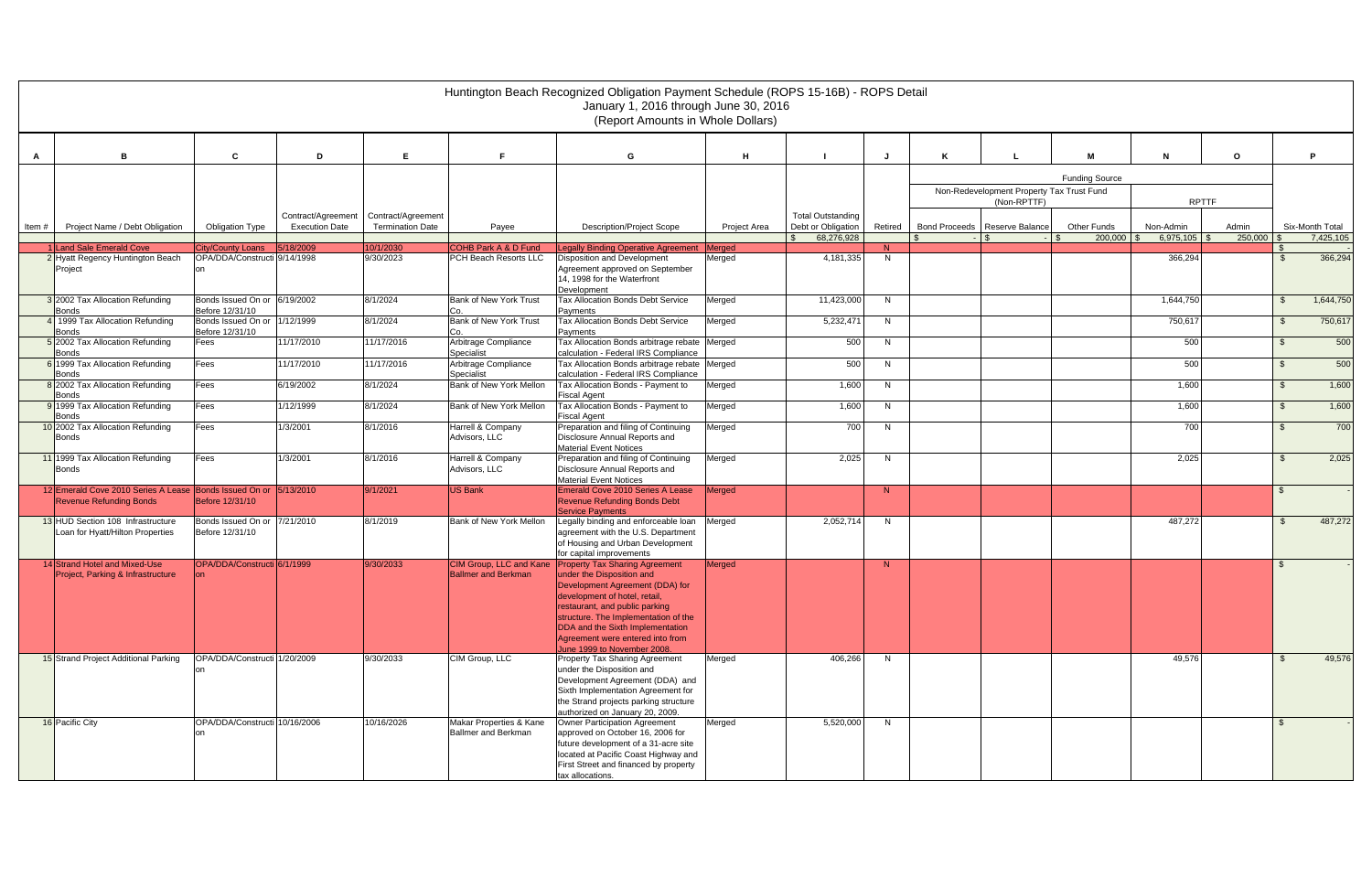|       |                                                                                                                                                   |                                              |                       |                                                                    |                                                                                                    | Huntington Beach Recognized Obligation Payment Schedule (ROPS 15-16B) - ROPS Detail<br>January 1, 2016 through June 30, 2016                                                                                                                                                                                                           |                     |                                                |         |                                           |                       |              |         |                |                 |
|-------|---------------------------------------------------------------------------------------------------------------------------------------------------|----------------------------------------------|-----------------------|--------------------------------------------------------------------|----------------------------------------------------------------------------------------------------|----------------------------------------------------------------------------------------------------------------------------------------------------------------------------------------------------------------------------------------------------------------------------------------------------------------------------------------|---------------------|------------------------------------------------|---------|-------------------------------------------|-----------------------|--------------|---------|----------------|-----------------|
|       |                                                                                                                                                   |                                              |                       |                                                                    |                                                                                                    | (Report Amounts in Whole Dollars)                                                                                                                                                                                                                                                                                                      |                     |                                                |         |                                           |                       |              |         |                |                 |
| A     | <b>B</b>                                                                                                                                          | C                                            | D                     | E                                                                  | F.                                                                                                 | G                                                                                                                                                                                                                                                                                                                                      | H                   |                                                |         |                                           | м                     | N            | $\circ$ |                | D               |
|       |                                                                                                                                                   |                                              |                       |                                                                    |                                                                                                    |                                                                                                                                                                                                                                                                                                                                        |                     |                                                |         |                                           | <b>Funding Source</b> |              |         |                |                 |
|       |                                                                                                                                                   |                                              |                       |                                                                    |                                                                                                    |                                                                                                                                                                                                                                                                                                                                        |                     |                                                |         | Non-Redevelopment Property Tax Trust Fund |                       |              |         |                |                 |
|       |                                                                                                                                                   |                                              |                       |                                                                    |                                                                                                    |                                                                                                                                                                                                                                                                                                                                        |                     |                                                |         | (Non-RPTTF)                               |                       | <b>RPTTF</b> |         |                |                 |
| Item# | Project Name / Debt Obligation                                                                                                                    | <b>Obligation Type</b>                       | <b>Execution Date</b> | Contract/Agreement   Contract/Agreement<br><b>Termination Date</b> | Payee                                                                                              | <b>Description/Project Scope</b>                                                                                                                                                                                                                                                                                                       | <b>Project Area</b> | <b>Total Outstanding</b><br>Debt or Obligation | Retired | Bond Proceeds   Reserve Balance           | <b>Other Funds</b>    | Non-Admin    | Admin   |                | Six-Month Total |
|       | 17 Pacific City - Very Low Income                                                                                                                 | OPA/DDA/Constructi 10/16/2006                |                       | 11/26/2024                                                         | <b>Makar Properties</b>                                                                            | 15% affordable housing requirement<br>pursuant to Attachment 5 of the<br>Owner Participation Agreement<br>approved on October 16, 2006. Of<br>the 15% required housing obligation,<br>5% very-low income housing is to be<br>developed by the Housing Authority.<br>The Developer is required to provide                               | Merged              |                                                | N       |                                           |                       |              |         |                |                 |
|       | 20 Repayment of SERAF Debt                                                                                                                        | SERAF/ERAF                                   | 5/10/2011             | 11/26/2024                                                         | <b>Housing Authority</b>                                                                           | the remaining 10% on site.<br>Legally enforceable obligation for                                                                                                                                                                                                                                                                       | Merged              |                                                | Y       |                                           |                       |              |         | \$.            |                 |
|       | Obligation 2010                                                                                                                                   |                                              |                       |                                                                    |                                                                                                    | SERAF Loan repayment                                                                                                                                                                                                                                                                                                                   |                     |                                                |         |                                           |                       |              |         |                |                 |
|       | 21 Abdelmudi Owner Participation<br>Agreement/Rent Differential<br>Agreement                                                                      | OPA/DDA/Constructi 5/28/1991                 |                       | 12/31/2017                                                         | Abdelmudi Development<br>Company                                                                   | Owner Participation Agreement/Rent<br>Differential Agreement approved on<br>May 28, 1991 for the development of<br>the three story building at the<br>Oceanview Promenade. The Third<br>Implementation Amendment took<br>effect on November 21, 1994.                                                                                  | Merged              | 10,000                                         | N       |                                           |                       | 10,000       |         | -\$            | 10,000          |
|       | 23 Unfunded CalPERS Pension<br>iabilities                                                                                                         | Unfunded Liabilities                         | 6/30/2011             | 11/26/2026                                                         | CalPERS                                                                                            | Unfunded CalPERS pension obligation Merged<br>as per CalPERS actuarial valuation as<br>of June 30, 2012                                                                                                                                                                                                                                |                     | 2,697,641                                      | N.      |                                           |                       | 125,158      |         | - \$           | 125,158         |
|       | 24 Unfunded Supplemental Retirement Unfunded Liabilities<br>Liabilities                                                                           |                                              | 9/30/2011             | 11/26/2026                                                         | US Bank                                                                                            | Unfunded actuarial accrued liability as Merged<br>of September 30, 2013 as per<br>actuarial valuation by Bartel<br>Associates, LLC.                                                                                                                                                                                                    |                     | 607,550                                        | N       |                                           |                       | 68,920       |         | - \$           | 68,920          |
|       | 26 Unfunded OPEB Liabilities                                                                                                                      | Unfunded Liabilities 6/30/2011               |                       | 11/26/2024                                                         | CalPERS/CERBT                                                                                      | Unfunded actuarial accrued liability as Merged<br>of June 30, 2013 as per Bartel<br>Associates, LLC.                                                                                                                                                                                                                                   |                     | 75,629                                         | N       |                                           |                       | 31,817       |         | -\$            | 31,817          |
|       | 27 Obligation for unused employee<br>General Leave earned and vested                                                                              | Unfunded Liabilities 9/30/2011               |                       | 11/26/2024                                                         | City employees directly<br>involved in Housing and<br>Redevelopment projects<br>and administration | Obligation for unused employee<br>General Leave earned and vested as<br>per MOUs and AB 1X26                                                                                                                                                                                                                                           | Merged              | 71,171                                         | N.      |                                           |                       | 19,405       |         | $\mathfrak{L}$ | 19,405          |
|       | 29 Bella Terra Parking Infrastructure<br><b>Property Tax Sharing Agreement</b>                                                                    | OPA/DDA/Constructi 10/2/2000<br>lon          |                       | 9/30/2025                                                          |                                                                                                    | Bella Terra Associates LLC Property Tax Sharing Agreement<br>required under the terms of the Owner<br>Participation Agreement (dated<br>10/2/2000) and Second<br>Implementation Agreement (dated<br>9/17/2007) for the development of the<br>Huntington Center (Bella Terra).<br>Includes legal requirements to enforce<br>obligation. | Merged              |                                                | N       |                                           |                       |              |         | - S            |                 |
|       | 30 Bella Terra Phase II Property Tax<br>Sharing Agreement                                                                                         | OPA/DDA/Constructi 10/4/2010                 |                       | 7/1/2036                                                           | Bella Terra Villas, LLC                                                                            | Agreement approved on October 4,<br>2010 for construction of a 467 mixed-<br>use unit project. Construction is<br>complete and financed by property tax<br>allocations. Includes legal<br>requirements to implement obligation.                                                                                                        | Merged              | 16,621,347                                     | N       |                                           |                       | 1,129,511    |         | \$             | 1,129,511       |
|       | 32 Operative Agreement for the<br>Huntington Beach Redevelopment<br>Project                                                                       | City/County Loans<br>On or Before<br>6/27/11 | 6/17/2002             | 10/1/2030                                                          | City of Huntington Beach                                                                           | Loan repayment for advance made on Southeast Coastal<br>capital projects in FY 2004/05                                                                                                                                                                                                                                                 |                     |                                                | N.      |                                           |                       |              |         | - \$           |                 |
|       | 39 Legal expenses for Successor<br>Agency compliance with AB 1x 26<br>and AB 1484 pursuant to Health<br>and Safety Code Section<br>34171(d)(1)(F) | Legal                                        | 7/8/2012              | 7/8/2015                                                           | Kane Ballmer & Berkman                                                                             | Legal expenses to ensure Successor<br>Agency compliance with AB 1x 26 and Coastal<br>AB 1484                                                                                                                                                                                                                                           | Merged & Southeast  | 75,000                                         | N       |                                           |                       | 75,000       |         | $\mathfrak{L}$ | 75,000          |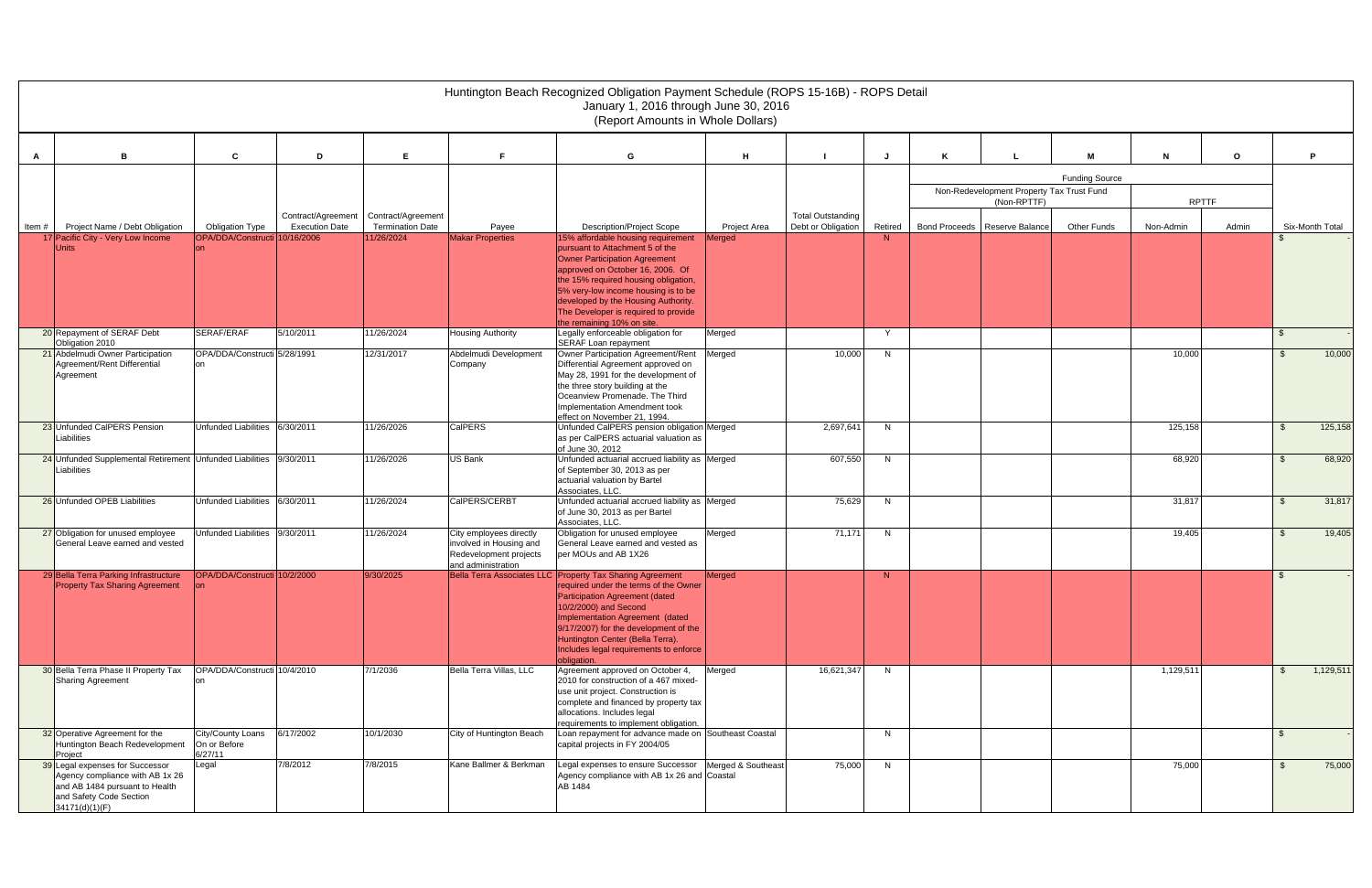|       |                                                                                                                                                                      |                                                     |                       |                         |                                                                                                | Huntington Beach Recognized Obligation Payment Schedule (ROPS 15-16B) - ROPS Detail<br>January 1, 2016 through June 30, 2016<br>(Report Amounts in Whole Dollars) |                                           |                          |         |                                                          |                       |              |          |                |                 |
|-------|----------------------------------------------------------------------------------------------------------------------------------------------------------------------|-----------------------------------------------------|-----------------------|-------------------------|------------------------------------------------------------------------------------------------|-------------------------------------------------------------------------------------------------------------------------------------------------------------------|-------------------------------------------|--------------------------|---------|----------------------------------------------------------|-----------------------|--------------|----------|----------------|-----------------|
|       |                                                                                                                                                                      | C.                                                  | D                     | Е                       |                                                                                                |                                                                                                                                                                   | H                                         |                          |         |                                                          | M                     |              | $\Omega$ |                | D               |
| A     |                                                                                                                                                                      |                                                     |                       |                         |                                                                                                | G                                                                                                                                                                 |                                           |                          |         |                                                          |                       |              |          |                |                 |
|       |                                                                                                                                                                      |                                                     |                       |                         |                                                                                                |                                                                                                                                                                   |                                           |                          |         |                                                          | <b>Funding Source</b> |              |          |                |                 |
|       |                                                                                                                                                                      |                                                     |                       |                         |                                                                                                |                                                                                                                                                                   |                                           |                          |         | Non-Redevelopment Property Tax Trust Fund<br>(Non-RPTTF) |                       | <b>RPTTF</b> |          |                |                 |
|       |                                                                                                                                                                      |                                                     | Contract/Agreement    | Contract/Agreement      |                                                                                                |                                                                                                                                                                   |                                           | <b>Total Outstanding</b> |         |                                                          |                       |              |          |                |                 |
| Item# | Project Name / Debt Obligation                                                                                                                                       | <b>Obligation Type</b>                              | <b>Execution Date</b> | <b>Termination Date</b> | Payee                                                                                          | <b>Description/Project Scope</b><br>Economic Analysis consulting                                                                                                  | <b>Project Area</b><br>Merged & Southeast | Debt or Obligation       | Retired | Bond Proceeds   Reserve Balance                          | <b>Other Funds</b>    | Non-Admin    | Admin    | \$             | Six-Month Total |
|       | 40 Economic Analysis services related<br>to Successor Agency compliance<br>with AB 1x 26 and AB 1484<br>pursuant to Health and Safety Code<br>Section 34171(d)(1)(F) | Professional<br>Services                            | 6/15/2010             | 6/15/2015               | <b>Keyser Marston</b>                                                                          | services to ensure Successor Agency<br>compliance with AB 1x 26 and AB<br>1484                                                                                    | Coastal                                   | 50,000                   | N       |                                                          |                       | 50,000       |          |                | 50,000          |
|       | 41 Huntington Center Redevelopment<br>Plan development                                                                                                               | City/County Loans<br>On or Before<br>6/27/11        | 6/9/2005              | 10/1/2030               | <b>Successor Agency</b>                                                                        | Land and Right-of-way acquisition<br>costs connected with the Gothard-<br>Hoover Extension project and<br>development of a public storage                         | Merged                                    |                          | N       |                                                          |                       |              |          |                |                 |
|       |                                                                                                                                                                      |                                                     |                       |                         |                                                                                                | facilitv                                                                                                                                                          |                                           |                          |         |                                                          |                       |              |          |                |                 |
|       | 42 Main-Pier Redevelopment Project<br><b>Phase II</b>                                                                                                                | <b>City/County Loans</b><br>On or Before<br>6/27/11 | 6/10/2005             | 10/1/2030               | <b>Successor Agency</b>                                                                        | Costs incurred to acquire land within<br>the Main-Pier project area for Phase II<br>development projects                                                          | Merged                                    |                          | N       |                                                          |                       |              |          |                |                 |
|       | 43 Development of Downtown Main-                                                                                                                                     | <b>City/County Loans</b>                            | 6/4/1990              | 10/1/2030               | <b>Successor Agency</b>                                                                        | Costs incurred to acquire land within                                                                                                                             | Merged                                    |                          | N       |                                                          |                       |              |          |                |                 |
|       | Pier project area                                                                                                                                                    | On or Before<br>6/27/11                             |                       |                         |                                                                                                | the Main-Pier project area to<br>implement the construction of parking<br>facilities within the Downtown Main-<br>Pier area                                       |                                           |                          |         |                                                          |                       |              |          |                |                 |
|       | 44 Third Block West<br>commercial/residential project                                                                                                                | <b>City/County Loans</b><br>On or Before<br>6/27/11 | 6/18/2005             | 10/1/2030               | <b>Successor Agency</b>                                                                        | Relocation, property acquisition, and<br>other project costs associated with the<br><b>Third Block West</b>                                                       | Merged                                    |                          | N       |                                                          |                       |              |          |                |                 |
|       |                                                                                                                                                                      |                                                     |                       |                         |                                                                                                | Condominium/Retail/Office project in<br>the Main-Pier Redevelopment project<br>area                                                                               |                                           |                          |         |                                                          |                       |              |          |                |                 |
|       | 45 Second Block Alley and Street<br><b>Improvement Project</b>                                                                                                       | Bonds Issued On or 6/10/2005<br>Before 12/31/10     |                       | 10/1/2030               | <b>Successor Agency</b>                                                                        | Property acquisition cost associated<br>with the Second Block alley and street<br>improvement project                                                             | Merged                                    |                          | N       |                                                          |                       |              |          |                |                 |
|       | 46 Strand Project                                                                                                                                                    | <b>City/County Loans</b><br>On or Before            | 6/18/2005             | 10/1/2030               | <b>Successor Agency</b>                                                                        | Relocation costs paid to Wind and<br>Sea Surf Shop                                                                                                                | Merged                                    |                          | N       |                                                          |                       |              |          | \$.            |                 |
|       | 47 Pierside Hotel/Retail/Parking                                                                                                                                     | <b>City/County Loans</b>                            | 5/15/1992             | 10/1/2030               | <b>Successor Agency</b>                                                                        | Relocation costs paid to Terry's                                                                                                                                  | Merged                                    |                          | N       |                                                          |                       |              |          |                |                 |
|       | Structure Project<br>48 Waterfront Commercial Master Site                                                                                                            | On or Before<br>City/County Loans                   | 3/1/1989              | 10/1/2030               | <b>Successor Agency</b>                                                                        | Coffee Shop and First Interstate Bank<br>Costs related to the relocation,                                                                                         | Merged                                    |                          | N       |                                                          |                       |              |          |                |                 |
|       | <b>Plan</b>                                                                                                                                                          | On or Before<br>6/27/11                             |                       |                         |                                                                                                | buvout, and demolition of Driftwood<br>and Pacific Mobile Home Parks<br>related to the Waterfront Commercial<br>Master Site Plan                                  |                                           |                          |         |                                                          |                       |              |          |                |                 |
|       | 49 Strand Project                                                                                                                                                    | City/County Loans<br>On or Before                   | 10/19/1992            | 10/1/2030               | <b>Successor Agency</b>                                                                        | Property acquisition costs associated Merged<br>with the Strand Project                                                                                           |                                           |                          | N       |                                                          |                       |              |          | $\mathfrak{S}$ |                 |
|       | 50 Enforcement of Successor Agency<br>dissolution compliance and<br>monitoring per AB 1X26 and<br>AB1484                                                             | <b>Admin Costs</b>                                  | 2/1/2012              | 11/26/2024              | Successor Agency, Kane<br>Ballmer, Keyser Marston,<br>and Macias Gini &<br>O'Connell LLP et al | Successor Agency administrative<br>obligations relating to maintaining<br>payments on enforceable obligations<br>and other activities as required by AB<br>1X26   | Merged & Southeast<br>Coastal             |                          | N.      |                                                          | 200,000               |              | 250,000  | - \$           | 450,000         |
|       | 51 Successor Agency Property<br>Maintenance Fencing                                                                                                                  | Property<br><b>Dispositions</b>                     | 11/1/2010             | 11/26/2024              | S & S Fencing, A1 Fence<br>Co., American Fence<br>Company                                      | Fencing to secure Successor Agency   Merged<br>Property                                                                                                           |                                           | 3,500                    | N       |                                                          |                       | 3,500        |          | -\$            | 3,500           |
|       | 52 Successor Agency Property<br>Maintenance - weed control                                                                                                           | Property<br>Maintenance                             | 11/1/2010             | 11/26/2024              | TruGreen                                                                                       | As needed weed abatement for<br>Agency property                                                                                                                   | Merged                                    | 4,000                    | N       |                                                          |                       | 4,000        |          | $\mathfrak{S}$ | 4,000           |
|       | 53 Emerald Cove 2010 Series A Lease Bonds Issued On or 5/30/2010<br><b>Revenue Refunding Bonds</b>                                                                   | Before 12/31/10                                     |                       | 9/1/2021                | US Bank                                                                                        | Emerald Cove 2010 Series A Lease<br>Revenue Refunding Bonds Debt<br><b>Service Payments</b>                                                                       | Merged                                    |                          | N       |                                                          |                       |              |          | £.             |                 |
|       | 54 Pacific City - Very Low Income<br><b>Units</b>                                                                                                                    | OPA/DDA/Constructi 10/16/2006                       |                       | 11/26/2024              | Housing Authority                                                                              | Statutory housing obligation for Pacific Merged<br><b>City Project</b>                                                                                            |                                           |                          | N       |                                                          |                       |              |          | \$             |                 |
|       | 57 Bella Terra I Project Management                                                                                                                                  | Project Management 2/1/2012<br>Costs                |                       | 11/26/2024              | City of Huntington Beach                                                                       | Project management direct cost for<br>overseeing Bella Terra I                                                                                                    | Merged                                    |                          | N       |                                                          |                       |              |          | \$             |                 |
|       | 58 Bella Terra II Project Management                                                                                                                                 | Project Management 2/1/2012<br>Costs                |                       | 11/26/2024              | City of Huntington Beach                                                                       | Project management direct cost for<br>overseeing Bella Terra 2                                                                                                    | Merged                                    |                          | N       |                                                          |                       |              |          | $\mathfrak{F}$ |                 |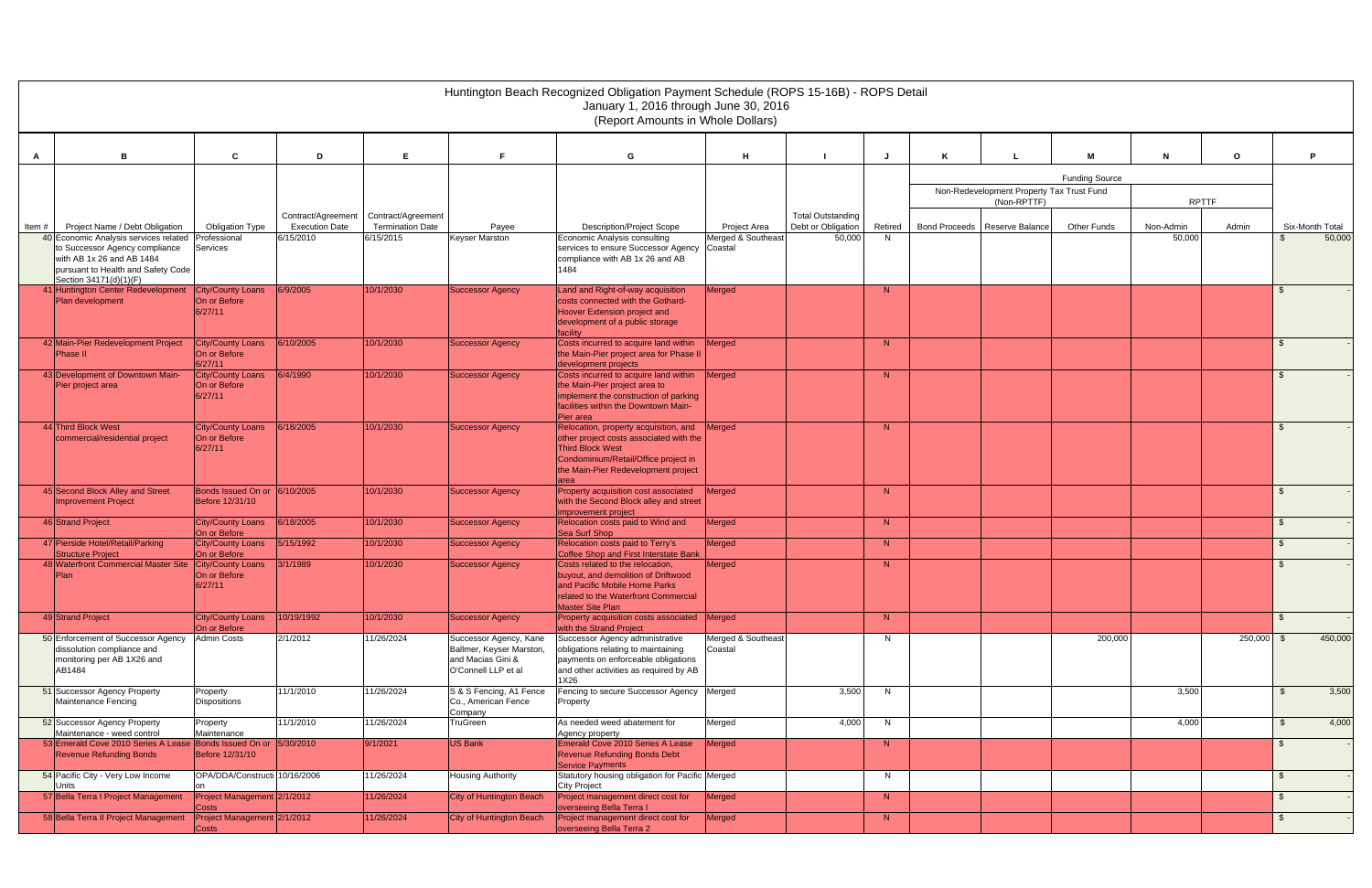|                 |                                                                         |                                                                                |                                       |                                   | Huntington Beach Recognized Obligation Payment Schedule (ROPS 15-16B) - ROPS Detail<br>January 1, 2016 through June 30, 2016<br>(Report Amounts in Whole Dollars)                                                                                                                                                                      |                               |                          |              |   |                                           |                       |              |              |                                  |
|-----------------|-------------------------------------------------------------------------|--------------------------------------------------------------------------------|---------------------------------------|-----------------------------------|----------------------------------------------------------------------------------------------------------------------------------------------------------------------------------------------------------------------------------------------------------------------------------------------------------------------------------------|-------------------------------|--------------------------|--------------|---|-------------------------------------------|-----------------------|--------------|--------------|----------------------------------|
| A               | в                                                                       | $\mathbf{c}$<br>D                                                              | E                                     | F.                                | G                                                                                                                                                                                                                                                                                                                                      | H                             |                          | J            | K |                                           | м                     | $\mathbf N$  | $\mathbf{o}$ | P                                |
|                 |                                                                         |                                                                                |                                       |                                   |                                                                                                                                                                                                                                                                                                                                        |                               |                          |              |   |                                           |                       |              |              |                                  |
|                 |                                                                         |                                                                                |                                       |                                   |                                                                                                                                                                                                                                                                                                                                        |                               |                          |              |   | Non-Redevelopment Property Tax Trust Fund | <b>Funding Source</b> |              |              |                                  |
|                 |                                                                         |                                                                                |                                       |                                   |                                                                                                                                                                                                                                                                                                                                        |                               |                          |              |   | (Non-RPTTF)                               |                       | <b>RPTTF</b> |              |                                  |
|                 |                                                                         | Contract/Agreement                                                             | Contract/Agreement                    |                                   |                                                                                                                                                                                                                                                                                                                                        |                               | <b>Total Outstanding</b> |              |   |                                           |                       |              |              |                                  |
| Item#           | Project Name / Debt Obligation<br>59 CIM Project Management             | <b>Execution Date</b><br><b>Obligation Type</b><br>Project Management 2/1/2012 | <b>Termination Date</b><br>11/26/2024 | Payee<br>City of Huntington Beach | <b>Description/Project Scope</b><br>Project management direct cost for                                                                                                                                                                                                                                                                 | <b>Project Area</b><br>Merged | Debt or Obligation       | Retired<br>N |   | Bond Proceeds   Reserve Balance           | <b>Other Funds</b>    | Non-Admin    | Admin        | Six-Month Total<br>- S           |
|                 | 60 Bella Terra I Financial Analysis                                     | Costs<br>Project Management 6/15/2010                                          | 11/26/2024                            | <b>Keyser Marston</b>             | overseeing CIM<br>Project management direct cost for                                                                                                                                                                                                                                                                                   | Merged                        |                          | N            |   |                                           |                       |              |              | - \$                             |
|                 |                                                                         | <b>Costs</b>                                                                   |                                       |                                   | Financial analysis - Bella Terra I                                                                                                                                                                                                                                                                                                     |                               |                          |              |   |                                           |                       |              |              |                                  |
|                 | 61 Bella Terra II Financial Analysis                                    | Project Management 6/15/2010<br><b>Costs</b>                                   | 11/26/2024                            | <b>Keyser Marston</b>             | Project management direct cost for<br>Financial analysis - Bella Terra II                                                                                                                                                                                                                                                              | Merged                        |                          | N            |   |                                           |                       |              |              | - \$                             |
|                 | 62 CIM Financial Analysis                                               | Project Management 6/15/2010<br>Costs                                          | 11/26/2024                            | <b>Keyser Marston</b>             | Project management direct cost for<br>financial analysis - CIM                                                                                                                                                                                                                                                                         | Merged                        |                          | N            |   |                                           |                       |              |              | -\$                              |
|                 | 63 2002 Tax Allocation Refunding                                        | Bonds Issued On or 6/19/2002                                                   | 8/1/2024                              | Bank of New York Trust            | Amount needed to fund shortfall in                                                                                                                                                                                                                                                                                                     | Merged                        |                          | N            |   |                                           |                       |              |              | <b>S</b>                         |
|                 | <b>Bonds</b><br>64 Successor Agency Financial                           | Before 12/31/10<br>11/4/2013<br><b>Dissolution Audits</b>                      | 11/4/2016                             | Co.<br>Vavrinek, Trine & Day Co   | bond reserve account<br>Statutorily required annual financial                                                                                                                                                                                                                                                                          | Merged                        | 10,000                   | N            |   |                                           |                       | 10,000       |              | 10,000<br>- \$                   |
|                 | Statement Audit                                                         |                                                                                |                                       | <b>LLP</b>                        | statement audit of Successor Agency.                                                                                                                                                                                                                                                                                                   |                               |                          |              |   |                                           |                       |              |              |                                  |
|                 | 65 Edinger Hotel Project                                                | Project Management 1/26/2014<br>Costs                                          | 1/26/2017                             | <b>AON</b>                        | Environmental Liability Policy for<br>Edinger Parcel Policy #PLS 15012298                                                                                                                                                                                                                                                              | Merged                        |                          | $\mathsf{Y}$ |   |                                           |                       |              |              | - \$                             |
|                 | 66 Housing Authority Administrative<br>Cost Allowance                   | <b>Admin Costs</b><br>2/18/2014                                                | 11/26/2024                            | <b>Housing Authority</b>          | <b>Housing Entity Administrative Cost</b>                                                                                                                                                                                                                                                                                              |                               |                          | N            |   |                                           |                       |              |              | \$                               |
|                 | 68 Repayment of SERAF Debt<br>Obligation 2009                           | SERAF/ERAF<br>5/10/2010                                                        | 11/26/2024                            | <b>Housing Authority</b>          | Allowance per AP 471<br>Legally enforceable obligation for<br>SERAF Loan repayment                                                                                                                                                                                                                                                     | Merged                        |                          | Y.           |   |                                           |                       |              |              | \$                               |
|                 | 69 Strand Hotel and Mixed-Use                                           | OPA/DDA/Constructi 6/1/1999                                                    | 9/30/2033                             | CIM Group, LLC and Kane           | Property Tax Sharing Agreement                                                                                                                                                                                                                                                                                                         | Merged                        | 6,543,067                | N            |   |                                           |                       | 677,904      |              | 677,904<br>- \$                  |
|                 | Project, Parking & Infrastructure                                       |                                                                                |                                       | <b>Ballmer and Berkman</b>        | under the Disposition and<br>Development Agreement (DDA) for<br>development of hotel, retail,<br>restaurant, and public parking<br>structure. The Implementation of the<br>DDA and the Sixth Implementation<br>Agreement were entered into from<br>June 1999 to November 2008.                                                         |                               |                          |              |   |                                           |                       |              |              |                                  |
|                 | 70 Bella Terra Parking Infrastructure<br>Property Tax Sharing Agreement | OPA/DDA/Constructi 10/2/2000                                                   | 9/30/2025                             |                                   | Bella Terra Associates LLC Property Tax Sharing Agreement<br>required under the terms of the Owner<br>Participation Agreement (dated<br>10/2/2000) and Second<br>Implementation Agreement (dated<br>9/17/2007) for the development of the<br>Huntington Center (Bella Terra).<br>Includes legal requirements to enforce<br>obligation. | Merged                        | 12,685,312               | N            |   |                                           |                       | 1,314,456    |              | 1,314,456<br>- \$                |
|                 | 71 Housing Authority Administrative<br>Cost Allowance                   | <b>Admin Costs</b><br>2/18/2014                                                | 11/26/2024                            | <b>Housing Authority</b>          | Housing Entity Administrative Cost<br>Allowance per AP 471                                                                                                                                                                                                                                                                             | Merged                        |                          | N            |   |                                           |                       | 150,000      |              | 150,000<br>- \$                  |
| <b>72</b><br>73 |                                                                         |                                                                                |                                       |                                   |                                                                                                                                                                                                                                                                                                                                        |                               |                          | N<br>N       |   |                                           |                       |              |              | - \$<br>\$                       |
| 74              |                                                                         |                                                                                |                                       |                                   |                                                                                                                                                                                                                                                                                                                                        |                               |                          | N            |   |                                           |                       |              |              | \$                               |
| 75<br>76        |                                                                         |                                                                                |                                       |                                   |                                                                                                                                                                                                                                                                                                                                        |                               |                          | N<br>N       |   |                                           |                       |              |              | $\mathfrak{S}$<br>$\mathfrak{F}$ |
| 77<br>78        |                                                                         |                                                                                |                                       |                                   |                                                                                                                                                                                                                                                                                                                                        |                               |                          | N<br>N       |   |                                           |                       |              |              | $\mathbb{S}$<br>$\mathbb{S}$     |
| 79              |                                                                         |                                                                                |                                       |                                   |                                                                                                                                                                                                                                                                                                                                        |                               |                          | N            |   |                                           |                       |              |              | $\mathbb{S}$                     |
| 80<br>81        |                                                                         |                                                                                |                                       |                                   |                                                                                                                                                                                                                                                                                                                                        |                               |                          | N<br>N       |   |                                           |                       |              |              | \$<br>- S                        |
| 82              |                                                                         |                                                                                |                                       |                                   |                                                                                                                                                                                                                                                                                                                                        |                               |                          | N            |   |                                           |                       |              |              | $\mathfrak{F}$                   |
| 83<br>84        |                                                                         |                                                                                |                                       |                                   |                                                                                                                                                                                                                                                                                                                                        |                               |                          | N<br>N       |   |                                           |                       |              |              | $\mathfrak{F}$<br>$\mathfrak{S}$ |
| 85<br>86        |                                                                         |                                                                                |                                       |                                   |                                                                                                                                                                                                                                                                                                                                        |                               |                          | N<br>N.      |   |                                           |                       |              |              | \$<br>\$                         |
| 87              |                                                                         |                                                                                |                                       |                                   |                                                                                                                                                                                                                                                                                                                                        |                               |                          | N            |   |                                           |                       |              |              | - \$                             |
| 88<br>89        |                                                                         |                                                                                |                                       |                                   |                                                                                                                                                                                                                                                                                                                                        |                               |                          | N<br>N       |   |                                           |                       |              |              | \$<br>- \$                       |
| 90              |                                                                         |                                                                                |                                       |                                   |                                                                                                                                                                                                                                                                                                                                        |                               |                          | N            |   |                                           |                       |              |              | $\mathcal{L}$                    |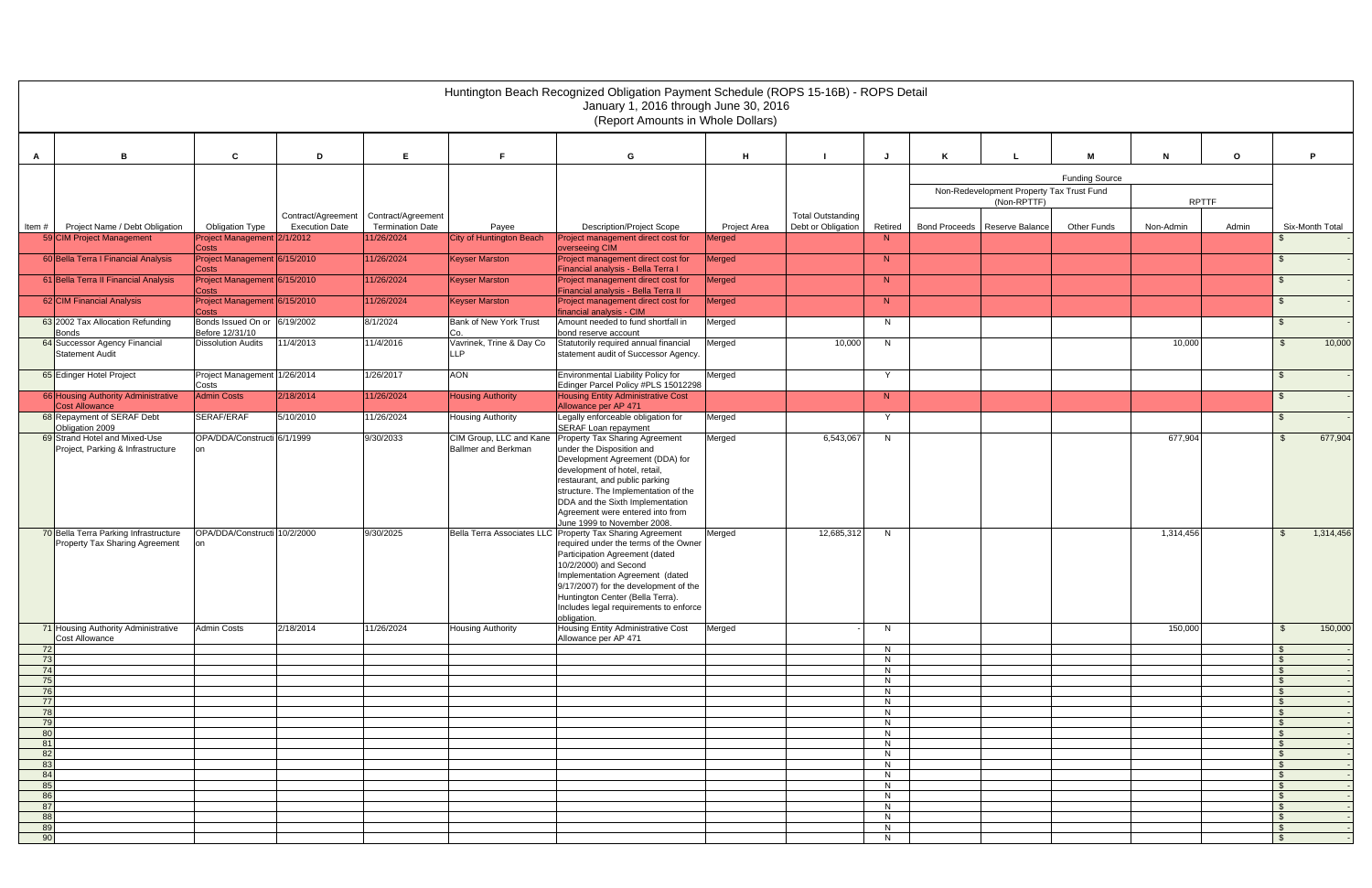|                | Pursuant to Health and Safety Code section 34177 (I), Redevelopment Property Tax Trust Fund (RPTTF) may be listed as a source of payment on the ROPS, but only to the extent no other funding source is available or when paym<br>property tax revenues is required by an enforceable obligation. For tips on how to complete the Report of Cash Balances Form, see [INSERT URL LINK TO CASH BALANCE TIPS SHEET] |                              |                           |                                |                                      |                          |                  |                 |
|----------------|------------------------------------------------------------------------------------------------------------------------------------------------------------------------------------------------------------------------------------------------------------------------------------------------------------------------------------------------------------------------------------------------------------------|------------------------------|---------------------------|--------------------------------|--------------------------------------|--------------------------|------------------|-----------------|
| $\mathsf{A}$   | B                                                                                                                                                                                                                                                                                                                                                                                                                | C                            | D                         | E                              | E                                    | G                        | н                |                 |
|                |                                                                                                                                                                                                                                                                                                                                                                                                                  |                              |                           | <b>Fund Sources</b>            |                                      |                          |                  |                 |
|                |                                                                                                                                                                                                                                                                                                                                                                                                                  |                              | <b>Bond Proceeds</b>      |                                | <b>Reserve Balance</b>               | Other                    | <b>RPTTF</b>     |                 |
|                |                                                                                                                                                                                                                                                                                                                                                                                                                  |                              |                           | Prior ROPS<br>period balances  | Prior ROPS<br><b>RPTTF</b>           |                          |                  |                 |
|                |                                                                                                                                                                                                                                                                                                                                                                                                                  | Bonds Issued on<br>or before | Bonds Issued on           | and DDR RPTTF<br>balances      | distributed as<br>reserve for future | Rent,<br>Grants,         | Non-Admin<br>and |                 |
|                | <b>Cash Balance Information by ROPS Period</b>                                                                                                                                                                                                                                                                                                                                                                   | 12/31/10                     | or after 01/01/11         | retained                       | period(s)                            | Interest, Etc.           | Admin            | <b>Comments</b> |
|                | ROPS 14-15B Actuals (01/01/15 - 06/30/15)                                                                                                                                                                                                                                                                                                                                                                        |                              |                           |                                |                                      |                          |                  |                 |
| $\overline{1}$ | Beginning Available Cash Balance (Actual 01/01/15)                                                                                                                                                                                                                                                                                                                                                               |                              |                           |                                |                                      |                          |                  |                 |
|                | 2  Revenue/Income (Actual 06/30/15)                                                                                                                                                                                                                                                                                                                                                                              |                              |                           | 5,510,671                      | 411,579                              | 1,264,914                |                  |                 |
|                | RPTTF amounts should tie to the ROPS 14-15B distribution from the                                                                                                                                                                                                                                                                                                                                                |                              |                           |                                |                                      |                          |                  |                 |
|                | County Auditor-Controller during January 2015                                                                                                                                                                                                                                                                                                                                                                    |                              |                           |                                |                                      | 659,849                  | 2,624,879        |                 |
| $\mathbf{3}$   | Expenditures for ROPS 14-15B Enforceable Obligations (Actual<br>06/30/15)                                                                                                                                                                                                                                                                                                                                        |                              |                           |                                |                                      |                          |                  |                 |
|                | RPTTF amounts, H3 plus H4 should equal total reported actual                                                                                                                                                                                                                                                                                                                                                     |                              |                           |                                |                                      |                          |                  |                 |
|                | expenditures in the Report of PPA, Columns L and Q                                                                                                                                                                                                                                                                                                                                                               |                              |                           | 3,769,583                      | 98,652                               | 1,379,343                | 2,587,298        |                 |
| 4              | Retention of Available Cash Balance (Actual 06/30/15)<br>RPTTF amount retained should only include the amounts distributed as                                                                                                                                                                                                                                                                                    |                              |                           |                                |                                      |                          |                  |                 |
|                | reserve for future period(s)                                                                                                                                                                                                                                                                                                                                                                                     |                              |                           |                                |                                      |                          |                  |                 |
|                | 5  ROPS 14-15B RPTTF Prior Period Adjustment                                                                                                                                                                                                                                                                                                                                                                     |                              |                           |                                |                                      |                          |                  |                 |
|                | RPTTF amount should tie to the self-reported ROPS 14-15B PPA in the<br>Report of PPA, Column S                                                                                                                                                                                                                                                                                                                   |                              |                           | No entry required              |                                      |                          |                  |                 |
| 6              | <b>Ending Actual Available Cash Balance</b>                                                                                                                                                                                                                                                                                                                                                                      |                              |                           |                                |                                      |                          | 37,581           |                 |
|                | C to G = $(1 + 2 - 3 - 4)$ , H = $(1 + 2 - 3 - 4 - 5)$                                                                                                                                                                                                                                                                                                                                                           | S.                           | -\$                       | 1,741,088<br>S.                | 312,927<br>- \$                      | $545,420$ \$<br>S.       |                  |                 |
|                | ROPS 15-16A Estimate (07/01/15 - 12/31/15)                                                                                                                                                                                                                                                                                                                                                                       |                              |                           |                                |                                      |                          |                  |                 |
|                | 7 Beginning Available Cash Balance (Actual 07/01/15)                                                                                                                                                                                                                                                                                                                                                             |                              |                           |                                |                                      |                          |                  |                 |
|                | $(C, D, E, G = 4 + 6, F = H4 + F4 + F6, and H = 5 + 6)$                                                                                                                                                                                                                                                                                                                                                          | \$<br>۰.                     | $\boldsymbol{\hat{\ast}}$ | 1,741,088<br>S                 | $\sqrt{5}$<br>312,927                | $545,420$ \$<br><b>S</b> | 37,581           |                 |
|                | 8  Revenue/Income (Estimate 12/31/15)<br>RPTTF amounts should tie to the ROPS 14-15B distribution from the                                                                                                                                                                                                                                                                                                       |                              |                           |                                |                                      |                          |                  |                 |
|                | County Auditor-Controller during June 2015                                                                                                                                                                                                                                                                                                                                                                       |                              |                           |                                |                                      | 30,000                   | 4,068,883        |                 |
| 9              | <b>Expenditures for ROPS 14-15B Enforceable Obligations (Estimate</b><br>12/31/15                                                                                                                                                                                                                                                                                                                                |                              |                           | 1,740,130                      | 312,927                              | 375,000                  | 4,105,063        |                 |
|                | 10 Retention of Available Cash Balance (Estimate 12/31/15)                                                                                                                                                                                                                                                                                                                                                       |                              |                           |                                |                                      |                          |                  |                 |
|                | RPTTF amount retained should only include the amounts distributed as<br>reserve for future period(s)                                                                                                                                                                                                                                                                                                             |                              |                           |                                |                                      |                          |                  |                 |
| 11             | Ending Estimated Available Cash Balance (7 + 8 - 9 -10)                                                                                                                                                                                                                                                                                                                                                          | $$^{\circ}$                  | \$                        | $958$ \$<br>$\mathbf{\hat{s}}$ |                                      | $-$ \$ 200,420 \$        | 1,401            |                 |

## **Huntington Beach Recognized Obligation Payment Schedule (ROPS 15-16B) - Report of Cash Balances (Report Amounts in Whole Dollars)**

| IEET ] | ther funding source is available or when payment from |
|--------|-------------------------------------------------------|
|        | $\mathbf I$                                           |
|        |                                                       |
|        |                                                       |
|        |                                                       |
| Ì      |                                                       |
|        | <b>Comments</b>                                       |
|        |                                                       |
|        |                                                       |
|        |                                                       |
| 79     |                                                       |
|        |                                                       |
| 98     |                                                       |
|        |                                                       |
|        |                                                       |
|        |                                                       |
| 81     |                                                       |
|        |                                                       |
|        |                                                       |
|        |                                                       |
| 81     |                                                       |
| 83     |                                                       |
|        |                                                       |
| 63     |                                                       |
|        |                                                       |
| 01     |                                                       |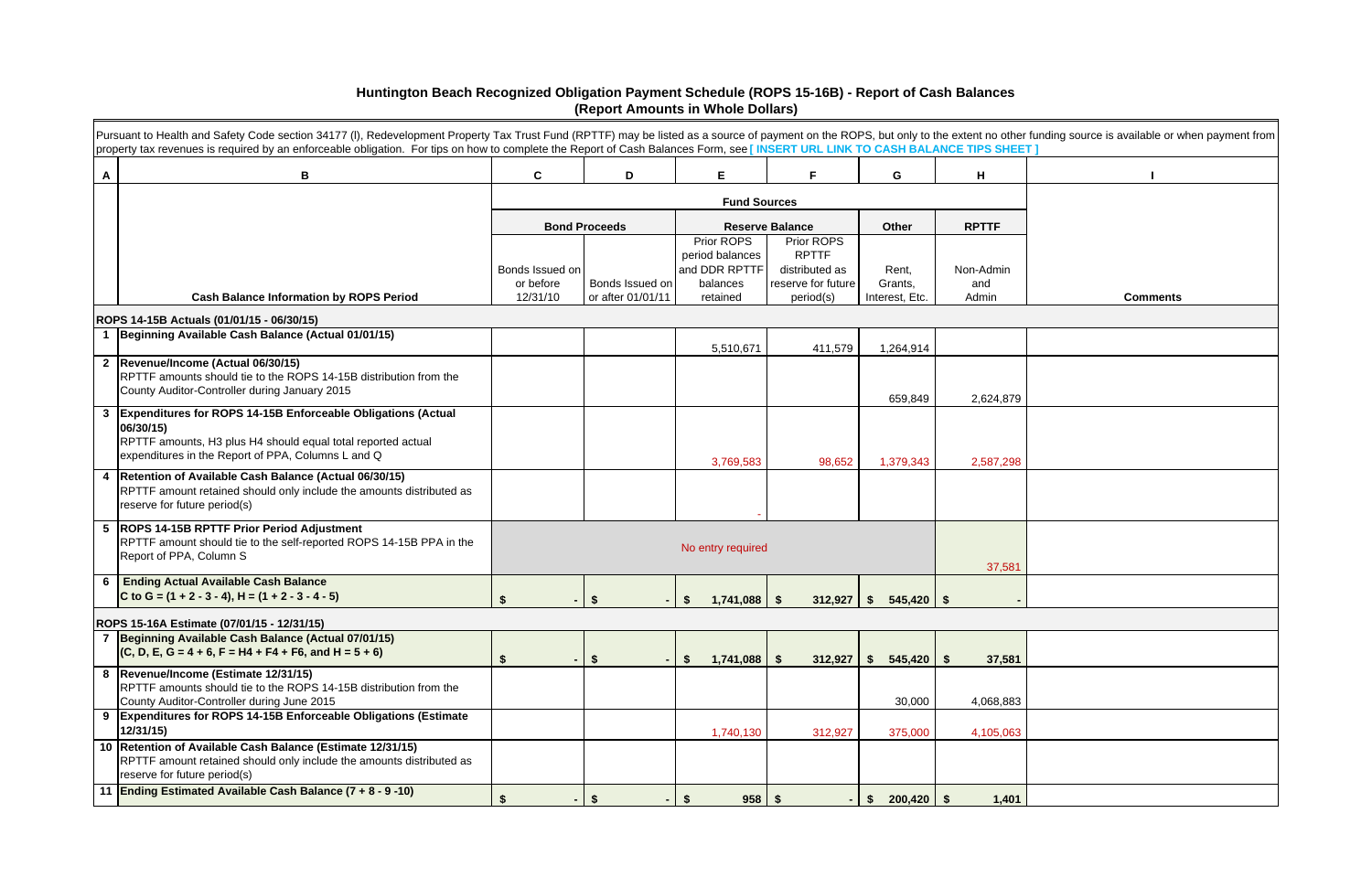|              |                                                                                                                                                                                                                                                                   |                              |            |                               |                    |                        |                                                                                                    |                                            |                 |                                                                          | Huntington Beach Recognized Obligation Payment Schedule (ROPS 15-16B) - Report of Prior Period Adjustments<br>Reported for the ROPS 14-15B (January 1, 2015 through June 30, 2015) Period Pursuant to Health and Safety Code (HSC) section 34186 (a)<br>(Report Amounts in Whole Dollars) |                                            |        |                                                                                                    |                                                                            |                                                                                                                                                   |                                            |                      |                   |                                                                                                                                                                                                                                                                                                                                                           |                  |                   |                                                                                               |                |
|--------------|-------------------------------------------------------------------------------------------------------------------------------------------------------------------------------------------------------------------------------------------------------------------|------------------------------|------------|-------------------------------|--------------------|------------------------|----------------------------------------------------------------------------------------------------|--------------------------------------------|-----------------|--------------------------------------------------------------------------|-------------------------------------------------------------------------------------------------------------------------------------------------------------------------------------------------------------------------------------------------------------------------------------------|--------------------------------------------|--------|----------------------------------------------------------------------------------------------------|----------------------------------------------------------------------------|---------------------------------------------------------------------------------------------------------------------------------------------------|--------------------------------------------|----------------------|-------------------|-----------------------------------------------------------------------------------------------------------------------------------------------------------------------------------------------------------------------------------------------------------------------------------------------------------------------------------------------------------|------------------|-------------------|-----------------------------------------------------------------------------------------------|----------------|
|              | ROPS 14-15B Successor Agency (SA) Self-reported Prior Period Adjustments (PPA): Pursuant to HSC Section 34186 (a), SAs are required to report the differences between their actual available funding and their actual expendit<br>(CAC) and the State Controller. |                              |            |                               |                    |                        |                                                                                                    |                                            |                 |                                                                          |                                                                                                                                                                                                                                                                                           |                                            |        |                                                                                                    |                                                                            |                                                                                                                                                   | entered as a lump sum.                     |                      |                   | ROPS 14-15B CAC PPA: To be completed by the CAC upon submittal of the ROPS 15-16B by the SA to Finance and<br>the CAC. Note that CACs will need to enter their own formulas at the line item level pursuant to the manner in which<br>they calculate the PPA. Also note that the Admin amounts do not need to be listed at the line item level and may be |                  |                   |                                                                                               |                |
| $\mathbf{A}$ | в                                                                                                                                                                                                                                                                 | $\mathbf{c}$<br>$\mathbf{D}$ |            |                               | G                  |                        |                                                                                                    |                                            |                 |                                                                          |                                                                                                                                                                                                                                                                                           |                                            | Q      |                                                                                                    | s                                                                          | T                                                                                                                                                 | U                                          |                      |                   |                                                                                                                                                                                                                                                                                                                                                           | Y                | z                 | AA                                                                                            | AB             |
|              |                                                                                                                                                                                                                                                                   |                              |            | <b>Non-RPTTF Expenditures</b> |                    |                        |                                                                                                    |                                            |                 |                                                                          | <b>RPTTF Expenditures</b>                                                                                                                                                                                                                                                                 |                                            |        |                                                                                                    |                                                                            |                                                                                                                                                   |                                            |                      |                   | <b>RPTTF Expenditures</b>                                                                                                                                                                                                                                                                                                                                 |                  |                   |                                                                                               |                |
|              |                                                                                                                                                                                                                                                                   |                              |            |                               |                    |                        |                                                                                                    |                                            |                 |                                                                          |                                                                                                                                                                                                                                                                                           |                                            |        |                                                                                                    | Net SA Non-Admin<br>and Admin PPA<br>(Amount Used to<br>Offset ROPS 15-16B |                                                                                                                                                   |                                            |                      |                   |                                                                                                                                                                                                                                                                                                                                                           |                  |                   | Net CAC Non-<br><b>Admin and Admin</b><br><b>PPA</b><br>(Amount Used to<br>Offset ROPS 15-16B |                |
|              |                                                                                                                                                                                                                                                                   | <b>Bond Proceeds</b>         |            | <b>Reserve Balance</b>        | <b>Other Funds</b> |                        |                                                                                                    | Non-Admin                                  |                 |                                                                          |                                                                                                                                                                                                                                                                                           | Admin                                      |        |                                                                                                    | <b>Requested RPTTF)</b>                                                    |                                                                                                                                                   |                                            | <b>Non-Admin CAC</b> |                   |                                                                                                                                                                                                                                                                                                                                                           | <b>Admin CAC</b> |                   | <b>Requested RPTTF)</b>                                                                       |                |
| Item#        | <b>Project Name / Debt Obligation</b>                                                                                                                                                                                                                             | Authorized<br>Actual         | Authorized | Actual                        | Authorized         | Actual<br>Authorized   | Available<br><b>RPTTF</b><br>(ROPS 14-15B<br>distributed + all other<br>available as of<br>01/1/15 | Net Lesser of<br>Authorized /<br>Available | Actual          | <b>Difference</b><br>(If K is less than L,<br>the difference is<br>zero) | Available<br><b>RPTTF</b><br>(ROPS 14-15B<br>distributed + all other<br>Authorized<br>vailable as of 01/1/15                                                                                                                                                                              | Net Lesser of<br>Authorized /<br>Available | Actual | Difference<br>(If total actual<br>exceeds total<br>authorized, the<br>total difference is<br>zero) | <b>Net Difference</b><br>$(M+R)$                                           | <b>SA Comments</b>                                                                                                                                | Net Lesser of<br>Authorized /<br>Available | Actual               | <b>Difference</b> | Net Lesser of<br>Authorized /<br>Available                                                                                                                                                                                                                                                                                                                | Actual           | <b>Difference</b> | <b>Net Difference</b>                                                                         | <b>CAC Com</b> |
|              |                                                                                                                                                                                                                                                                   |                              |            |                               | 1,643,241          | 1,379,343<br>2,723,531 | 2,723,531                                                                                          | 2,723,531                                  | 2,685,950       | 37,581                                                                   |                                                                                                                                                                                                                                                                                           |                                            |        |                                                                                                    | 37,581                                                                     |                                                                                                                                                   |                                            |                      |                   |                                                                                                                                                                                                                                                                                                                                                           |                  |                   |                                                                                               |                |
|              | Land Sale Emerald Cove<br>2 Hyatt Regency Huntington Beach Project                                                                                                                                                                                                |                              | 337,596    |                               | 975,806            | 741,294                |                                                                                                    |                                            |                 |                                                                          |                                                                                                                                                                                                                                                                                           |                                            |        |                                                                                                    |                                                                            | ncludes authorized reserve for costs                                                                                                              |                                            |                      |                   |                                                                                                                                                                                                                                                                                                                                                           |                  |                   |                                                                                               |                |
|              | 3 2002 Tax Allocation Refunding Bonds                                                                                                                                                                                                                             |                              |            |                               |                    | 1,627,138              | $1,627,138$ \$                                                                                     | 1,627,138                                  | 1,627,138       |                                                                          |                                                                                                                                                                                                                                                                                           |                                            |        |                                                                                                    |                                                                            | Includes authorized reserve for costs<br>anticipated to be paid in the ROPS 15-<br>16A period in the amount of<br>\$1,391,271.                    |                                            |                      |                   |                                                                                                                                                                                                                                                                                                                                                           |                  |                   |                                                                                               |                |
|              | 4 1999 Tax Allocation Refunding Bonds                                                                                                                                                                                                                             |                              |            |                               |                    | 749,824                | 749,824 \$                                                                                         | 749,824                                    | 749,824         |                                                                          |                                                                                                                                                                                                                                                                                           |                                            |        |                                                                                                    |                                                                            | Includes authorized reserve for costs<br>anticipated to be paid in the ROPS 15-<br>16A period in the amount of \$632,412.                         |                                            |                      |                   |                                                                                                                                                                                                                                                                                                                                                           |                  |                   |                                                                                               |                |
|              | 5 2002 Tax Allocation Refunding Bonds                                                                                                                                                                                                                             |                              |            |                               |                    |                        | 500<br>500S                                                                                        | 500                                        | 500S            |                                                                          |                                                                                                                                                                                                                                                                                           |                                            |        |                                                                                                    |                                                                            | Includes RPTTF for costs anticipated<br>to be paid in the ROPS 15-16A period in                                                                   |                                            |                      |                   |                                                                                                                                                                                                                                                                                                                                                           |                  |                   |                                                                                               |                |
|              | 1999 Tax Allocation Refunding Bonds                                                                                                                                                                                                                               |                              |            |                               |                    |                        | 500<br>500                                                                                         |                                            | 500             |                                                                          |                                                                                                                                                                                                                                                                                           |                                            |        |                                                                                                    |                                                                            | the amount of \$500                                                                                                                               |                                            |                      |                   |                                                                                                                                                                                                                                                                                                                                                           |                  |                   |                                                                                               |                |
|              | 7 2002 Tax Allocation Refunding Bonds<br>8 2002 Tax Allocation Refunding Bonds                                                                                                                                                                                    |                              |            |                               |                    |                        | 1,600<br>1,600                                                                                     | 1,600                                      | 1,600           |                                                                          |                                                                                                                                                                                                                                                                                           |                                            |        |                                                                                                    |                                                                            | Includes RPTTF for costs anticipated<br>to be paid in the ROPS 15-16A period in<br>the amount of \$1,600                                          |                                            |                      |                   |                                                                                                                                                                                                                                                                                                                                                           |                  |                   |                                                                                               |                |
|              | 9 1999 Tax Allocation Refunding Bonds<br>10 2002 Tax Allocation Refunding Bonds                                                                                                                                                                                   |                              |            |                               | 700                | 700                    | 1,600<br>$1,600$ \$                                                                                | 1,600                                      | $1,425$ \$      | 175                                                                      |                                                                                                                                                                                                                                                                                           |                                            |        |                                                                                                    |                                                                            | ncludes other funds set-aside for cos                                                                                                             |                                            |                      |                   |                                                                                                                                                                                                                                                                                                                                                           |                  |                   |                                                                                               |                |
|              |                                                                                                                                                                                                                                                                   |                              |            |                               |                    |                        |                                                                                                    |                                            |                 |                                                                          |                                                                                                                                                                                                                                                                                           |                                            |        |                                                                                                    |                                                                            | anticipated to be paid in the ROPS 15-<br>16A period in the amount of \$700                                                                       |                                            |                      |                   |                                                                                                                                                                                                                                                                                                                                                           |                  |                   |                                                                                               |                |
|              | 11 1999 Tax Allocation Refunding Bonds                                                                                                                                                                                                                            |                              |            |                               | 2,025              | 2,025                  |                                                                                                    |                                            |                 |                                                                          |                                                                                                                                                                                                                                                                                           |                                            |        |                                                                                                    |                                                                            | Includes other funds set-aside for costs<br>anticipated to be paid in the ROPS 15-<br>16A period in the amount of \$2,025                         |                                            |                      |                   |                                                                                                                                                                                                                                                                                                                                                           |                  |                   |                                                                                               |                |
|              | 12 Emerald Cove 2010 Series A Lease<br>Revenue Refunding Bonds                                                                                                                                                                                                    |                              |            |                               |                    |                        |                                                                                                    |                                            |                 |                                                                          |                                                                                                                                                                                                                                                                                           |                                            |        |                                                                                                    |                                                                            |                                                                                                                                                   |                                            |                      |                   |                                                                                                                                                                                                                                                                                                                                                           |                  |                   |                                                                                               |                |
|              | 13 HUD Section 108 Infrastructure Loan for<br><b>Hyatt/Hilton Properties</b>                                                                                                                                                                                      |                              | 5,714      | 5,714                         |                    | 27,322                 | $27,322$ \$                                                                                        | 27,322                                     | $27,322$ \$     |                                                                          |                                                                                                                                                                                                                                                                                           |                                            |        |                                                                                                    |                                                                            |                                                                                                                                                   |                                            |                      |                   |                                                                                                                                                                                                                                                                                                                                                           |                  |                   |                                                                                               |                |
|              | Strand Hotel and Mixed-Use Project,<br>Parking & Infrastructure                                                                                                                                                                                                   |                              | 702,904    | 702,904                       |                    |                        |                                                                                                    |                                            |                 |                                                                          |                                                                                                                                                                                                                                                                                           |                                            |        |                                                                                                    |                                                                            | Includes authorized reserve for costs<br>anticipated to be paid in the ROPS 15-                                                                   |                                            |                      |                   |                                                                                                                                                                                                                                                                                                                                                           |                  |                   |                                                                                               |                |
|              | 15 Strand Project Additional Parking                                                                                                                                                                                                                              |                              |            |                               |                    | 49,576                 | $49,576$ \$                                                                                        | 49,576                                     | 49,576          |                                                                          |                                                                                                                                                                                                                                                                                           |                                            |        |                                                                                                    |                                                                            | 16A period in the amount of \$702,904<br>Includes RPTTF for costs anticipated<br>to be paid in the ROPS 15-16A period i<br>the amount of \$49,576 |                                            |                      |                   |                                                                                                                                                                                                                                                                                                                                                           |                  |                   |                                                                                               |                |
|              | Pacific City<br>Pacific City - Very Low Income Units                                                                                                                                                                                                              |                              |            |                               |                    | 20,000                 | $20,000$ :                                                                                         | 20,000                                     |                 | 20,000                                                                   |                                                                                                                                                                                                                                                                                           |                                            |        |                                                                                                    | 20,00                                                                      |                                                                                                                                                   |                                            |                      |                   |                                                                                                                                                                                                                                                                                                                                                           |                  |                   |                                                                                               |                |
|              | 19 Repayment of SERAF Debt Obligation 200                                                                                                                                                                                                                         |                              |            |                               |                    |                        |                                                                                                    |                                            |                 |                                                                          |                                                                                                                                                                                                                                                                                           |                                            |        |                                                                                                    |                                                                            |                                                                                                                                                   |                                            |                      |                   |                                                                                                                                                                                                                                                                                                                                                           |                  |                   |                                                                                               |                |
|              | 20 Repayment of SERAF Debt Obligation 20                                                                                                                                                                                                                          |                              |            |                               |                    |                        |                                                                                                    |                                            |                 |                                                                          |                                                                                                                                                                                                                                                                                           |                                            |        |                                                                                                    |                                                                            |                                                                                                                                                   |                                            |                      |                   |                                                                                                                                                                                                                                                                                                                                                           |                  |                   |                                                                                               |                |
|              | Abdelmudi Owner Participation<br>Agreement/Rent Differential Agreement<br>23 Unfunded CalPERS Pension Liabilities                                                                                                                                                 |                              |            |                               | 10,000             | 116,063                | 116,063                                                                                            | 116,063                                    | 116,063         |                                                                          |                                                                                                                                                                                                                                                                                           |                                            |        |                                                                                                    |                                                                            |                                                                                                                                                   |                                            |                      |                   |                                                                                                                                                                                                                                                                                                                                                           |                  |                   |                                                                                               |                |
|              | Unfunded Supplemental Retirement                                                                                                                                                                                                                                  |                              |            |                               |                    | 66,550                 | 66,550                                                                                             | 66,550                                     | 66,550          |                                                                          |                                                                                                                                                                                                                                                                                           |                                            |        |                                                                                                    |                                                                            |                                                                                                                                                   |                                            |                      |                   |                                                                                                                                                                                                                                                                                                                                                           |                  |                   |                                                                                               |                |
|              | 26 Unfunded OPEB Liabilities<br>Obligation for unused employee General                                                                                                                                                                                            |                              |            |                               |                    | 31,817<br>13,541       | $31,817$ :<br>13,541                                                                               | 31,817<br>13,541                           | 31,817<br>3,635 | 9,906                                                                    |                                                                                                                                                                                                                                                                                           |                                            |        |                                                                                                    | 9,906                                                                      |                                                                                                                                                   |                                            |                      |                   |                                                                                                                                                                                                                                                                                                                                                           |                  |                   |                                                                                               |                |
|              | eave earned and vested<br>Successor Agency Compliance per H & S                                                                                                                                                                                                   |                              |            |                               |                    |                        |                                                                                                    |                                            |                 |                                                                          |                                                                                                                                                                                                                                                                                           |                                            |        |                                                                                                    |                                                                            |                                                                                                                                                   |                                            |                      |                   |                                                                                                                                                                                                                                                                                                                                                           |                  |                   |                                                                                               |                |
|              | Code 33433<br>Bella Terra Parking Infrastructure Propert                                                                                                                                                                                                          |                              | 1,578,008  | 1,233,396                     |                    |                        |                                                                                                    |                                            |                 |                                                                          |                                                                                                                                                                                                                                                                                           |                                            |        |                                                                                                    |                                                                            |                                                                                                                                                   |                                            |                      |                   |                                                                                                                                                                                                                                                                                                                                                           |                  |                   |                                                                                               |                |
|              | <b>Tax Sharing Agreement</b><br>30 Bella Terra Phase II Property Tax Sharing                                                                                                                                                                                      |                              | 600,000    | 600,000                       |                    |                        |                                                                                                    |                                            |                 |                                                                          |                                                                                                                                                                                                                                                                                           |                                            |        |                                                                                                    |                                                                            |                                                                                                                                                   |                                            |                      |                   |                                                                                                                                                                                                                                                                                                                                                           |                  |                   |                                                                                               |                |
|              | Agreement<br>32 Operative Agreement for the Huntington                                                                                                                                                                                                            |                              |            |                               |                    |                        |                                                                                                    |                                            |                 |                                                                          |                                                                                                                                                                                                                                                                                           |                                            |        |                                                                                                    |                                                                            |                                                                                                                                                   |                                            |                      |                   |                                                                                                                                                                                                                                                                                                                                                           |                  |                   |                                                                                               |                |
|              | Beach Redevelopment Project<br>39 Legal expenses for Successor Agency                                                                                                                                                                                             |                              |            |                               | 75,000             | 75,000                 |                                                                                                    |                                            |                 |                                                                          |                                                                                                                                                                                                                                                                                           |                                            |        |                                                                                                    |                                                                            | Includes other funds set-aside for costs                                                                                                          |                                            |                      |                   |                                                                                                                                                                                                                                                                                                                                                           |                  |                   |                                                                                               |                |
|              | compliance with AB 1x 26 and AB 1484<br>pursuant to Health and Safety Code Section<br>34171(d)(1)(F)                                                                                                                                                              |                              |            |                               |                    |                        |                                                                                                    |                                            |                 |                                                                          |                                                                                                                                                                                                                                                                                           |                                            |        |                                                                                                    |                                                                            | anticipated to be paid in the ROPS 15-<br>16A period in the amount of \$55,606.                                                                   |                                            |                      |                   |                                                                                                                                                                                                                                                                                                                                                           |                  |                   |                                                                                               |                |
|              | 40 Economic Analysis services related to<br>Successor Agency compliance with AB 1x<br>26 and AB 1484 pursuant to Health and                                                                                                                                       |                              |            |                               | 100,000            | 80,614                 |                                                                                                    |                                            |                 |                                                                          |                                                                                                                                                                                                                                                                                           |                                            |        |                                                                                                    |                                                                            |                                                                                                                                                   |                                            |                      |                   |                                                                                                                                                                                                                                                                                                                                                           |                  |                   |                                                                                               |                |
|              | Safety Code Section 34171(d)(1)(F)<br>41 Huntington Center Redevelopment Plan<br>development                                                                                                                                                                      |                              |            |                               |                    |                        |                                                                                                    |                                            |                 |                                                                          |                                                                                                                                                                                                                                                                                           |                                            |        |                                                                                                    |                                                                            |                                                                                                                                                   |                                            |                      |                   |                                                                                                                                                                                                                                                                                                                                                           |                  |                   |                                                                                               |                |
|              | 42 Main-Pier Redevelopment Project Phase I<br>43 Development of Downtown Main-Pier                                                                                                                                                                                |                              |            |                               |                    |                        |                                                                                                    |                                            |                 |                                                                          |                                                                                                                                                                                                                                                                                           |                                            |        |                                                                                                    |                                                                            |                                                                                                                                                   |                                            |                      |                   |                                                                                                                                                                                                                                                                                                                                                           |                  |                   |                                                                                               |                |
|              | project area<br>44 Third Block West commercial/residential                                                                                                                                                                                                        |                              |            |                               |                    |                        |                                                                                                    |                                            |                 |                                                                          |                                                                                                                                                                                                                                                                                           |                                            |        |                                                                                                    |                                                                            |                                                                                                                                                   |                                            |                      |                   |                                                                                                                                                                                                                                                                                                                                                           |                  |                   |                                                                                               |                |
|              | project<br>45 Second Block Alley and Street<br>Improvement Project<br>46 Strand Project                                                                                                                                                                           |                              |            |                               |                    |                        |                                                                                                    |                                            |                 |                                                                          |                                                                                                                                                                                                                                                                                           |                                            |        |                                                                                                    |                                                                            |                                                                                                                                                   |                                            |                      |                   |                                                                                                                                                                                                                                                                                                                                                           |                  |                   |                                                                                               |                |
|              | 47 Pierside Hotel/Retail/Parking Structure<br>Project                                                                                                                                                                                                             |                              |            |                               |                    |                        |                                                                                                    |                                            |                 |                                                                          |                                                                                                                                                                                                                                                                                           |                                            |        |                                                                                                    |                                                                            |                                                                                                                                                   |                                            |                      |                   |                                                                                                                                                                                                                                                                                                                                                           |                  |                   |                                                                                               |                |
|              | 48 Waterfront Commercial Master Site Plan<br>49 Strand Project<br>50 Enforcement of Successor Agency                                                                                                                                                              |                              |            |                               | 464,710            | 464,710                |                                                                                                    |                                            |                 |                                                                          |                                                                                                                                                                                                                                                                                           |                                            |        |                                                                                                    |                                                                            |                                                                                                                                                   |                                            |                      |                   |                                                                                                                                                                                                                                                                                                                                                           |                  |                   |                                                                                               |                |
|              | dissolution compliance and monitoring per<br>AB 1X26 and AB1484                                                                                                                                                                                                   |                              |            |                               |                    |                        |                                                                                                    |                                            |                 |                                                                          |                                                                                                                                                                                                                                                                                           |                                            |        |                                                                                                    |                                                                            |                                                                                                                                                   |                                            |                      |                   |                                                                                                                                                                                                                                                                                                                                                           |                  |                   |                                                                                               |                |
|              | 51 Successor Agency Property Maintenance<br>Fencing                                                                                                                                                                                                               |                              |            |                               |                    | 3,500                  | $3,500$ \$                                                                                         | 3,500                                      |                 | 3,500                                                                    |                                                                                                                                                                                                                                                                                           |                                            |        |                                                                                                    | 3,500                                                                      |                                                                                                                                                   |                                            |                      |                   |                                                                                                                                                                                                                                                                                                                                                           |                  |                   |                                                                                               |                |
|              | 52 Successor Agency Property Maintenance<br>weed control                                                                                                                                                                                                          |                              |            |                               |                    | 4,000                  | $4,000$ \$                                                                                         | 4.000                                      |                 | 4,000                                                                    |                                                                                                                                                                                                                                                                                           |                                            |        |                                                                                                    | 4,000                                                                      |                                                                                                                                                   |                                            |                      |                   |                                                                                                                                                                                                                                                                                                                                                           |                  |                   |                                                                                               |                |
|              | 53 Emerald Cove 2010 Series A Lease<br>Revenue Refunding Bonds                                                                                                                                                                                                    |                              |            |                               |                    |                        |                                                                                                    |                                            |                 |                                                                          |                                                                                                                                                                                                                                                                                           |                                            |        |                                                                                                    |                                                                            |                                                                                                                                                   |                                            |                      |                   |                                                                                                                                                                                                                                                                                                                                                           |                  |                   |                                                                                               |                |
|              | 54 Pacific City - Very Low Income Units<br>55 Litigation expenses for City of Huntington<br>Beach v. Matosantos pursuant to Health an                                                                                                                             |                              |            |                               |                    |                        |                                                                                                    |                                            |                 |                                                                          |                                                                                                                                                                                                                                                                                           |                                            |        |                                                                                                    |                                                                            |                                                                                                                                                   |                                            |                      |                   |                                                                                                                                                                                                                                                                                                                                                           |                  |                   |                                                                                               |                |
|              | Safety Code Section 34171(d)(1)(F)<br>56 RDA Dissolution Audit<br>57 Bella Terra I Project Management                                                                                                                                                             |                              |            |                               |                    |                        |                                                                                                    |                                            |                 |                                                                          |                                                                                                                                                                                                                                                                                           |                                            |        |                                                                                                    |                                                                            |                                                                                                                                                   |                                            |                      |                   |                                                                                                                                                                                                                                                                                                                                                           |                  |                   |                                                                                               |                |
|              | 58 Bella Terra II Project Management<br>59 CIM Project Management                                                                                                                                                                                                 |                              |            |                               |                    |                        |                                                                                                    |                                            |                 |                                                                          |                                                                                                                                                                                                                                                                                           |                                            |        |                                                                                                    |                                                                            |                                                                                                                                                   |                                            |                      |                   |                                                                                                                                                                                                                                                                                                                                                           |                  |                   |                                                                                               |                |
|              | 60 Bella Terra I Financial Analysis                                                                                                                                                                                                                               |                              |            |                               |                    |                        |                                                                                                    |                                            |                 |                                                                          |                                                                                                                                                                                                                                                                                           |                                            |        |                                                                                                    |                                                                            |                                                                                                                                                   |                                            |                      |                   |                                                                                                                                                                                                                                                                                                                                                           |                  |                   |                                                                                               |                |

|                                                                                                                                                   | entered as a lump sum.                     |                      |            | ROPS 14-15B CAC PPA: To be completed by the CAC upon submittal of the ROPS 15-16B by the SA to Finance and<br>the CAC. Note that CACs will need to enter their own formulas at the line item level pursuant to the manner in which<br>they calculate the PPA. Also note that the Admin amounts do not need to be listed at the line item level and may be |                  |                   |                                                                                                                   |                     |
|---------------------------------------------------------------------------------------------------------------------------------------------------|--------------------------------------------|----------------------|------------|-----------------------------------------------------------------------------------------------------------------------------------------------------------------------------------------------------------------------------------------------------------------------------------------------------------------------------------------------------------|------------------|-------------------|-------------------------------------------------------------------------------------------------------------------|---------------------|
| т                                                                                                                                                 | $\sf U$                                    | $\mathsf{v}$         | W          | X                                                                                                                                                                                                                                                                                                                                                         | Y                | $\mathbf{z}$      | AA                                                                                                                | AB                  |
|                                                                                                                                                   |                                            |                      |            | <b>RPTTF Expenditures</b>                                                                                                                                                                                                                                                                                                                                 |                  |                   |                                                                                                                   |                     |
|                                                                                                                                                   |                                            | <b>Non-Admin CAC</b> |            |                                                                                                                                                                                                                                                                                                                                                           | <b>Admin CAC</b> |                   | Net CAC Non-<br><b>Admin and Admin</b><br>PPA<br>(Amount Used to<br>Offset ROPS 15-16B<br><b>Requested RPTTF)</b> |                     |
| <b>SA Comments</b>                                                                                                                                | Net Lesser of<br>Authorized /<br>Available | Actual               | Difference | Net Lesser of<br>Authorized /<br>Available                                                                                                                                                                                                                                                                                                                | Actual           | <b>Difference</b> | Net Difference                                                                                                    | <b>CAC Comments</b> |
| thorized reserve for costs                                                                                                                        |                                            |                      | \$         |                                                                                                                                                                                                                                                                                                                                                           |                  | $\mathbb{S}$      | $\mathbb{S}$                                                                                                      |                     |
| thorized reserve for costs<br>to be paid in the ROPS 15-<br>in the amount of                                                                      |                                            |                      |            |                                                                                                                                                                                                                                                                                                                                                           |                  |                   |                                                                                                                   |                     |
| thorized reserve for costs<br>to be paid in the ROPS 15-<br>in the amount of \$632,412.                                                           |                                            |                      |            |                                                                                                                                                                                                                                                                                                                                                           |                  |                   |                                                                                                                   |                     |
| PTTF for costs anticipated<br>the ROPS 15-16A period in<br>of \$500                                                                               |                                            |                      |            |                                                                                                                                                                                                                                                                                                                                                           |                  |                   |                                                                                                                   |                     |
| PTTF for costs anticipated<br>the ROPS 15-16A period in<br>of \$1,600                                                                             |                                            |                      |            |                                                                                                                                                                                                                                                                                                                                                           |                  |                   |                                                                                                                   |                     |
| her funds set-aside for costs<br>to be paid in the ROPS 15-<br>in the amount of \$700                                                             |                                            |                      |            |                                                                                                                                                                                                                                                                                                                                                           |                  |                   |                                                                                                                   |                     |
| her funds set-aside for costs<br>to be paid in the ROPS 15-<br>in the amount of \$2,025                                                           |                                            |                      |            |                                                                                                                                                                                                                                                                                                                                                           |                  |                   |                                                                                                                   |                     |
|                                                                                                                                                   |                                            |                      |            |                                                                                                                                                                                                                                                                                                                                                           |                  |                   |                                                                                                                   |                     |
| thorized reserve for costs<br>to be paid in the ROPS 15-<br>in the amount of \$702,904<br>PTTF for costs anticipated<br>the ROPS 15-16A period in |                                            |                      |            |                                                                                                                                                                                                                                                                                                                                                           |                  |                   |                                                                                                                   |                     |
| of \$49,576                                                                                                                                       |                                            |                      |            |                                                                                                                                                                                                                                                                                                                                                           |                  |                   |                                                                                                                   |                     |
|                                                                                                                                                   |                                            |                      |            |                                                                                                                                                                                                                                                                                                                                                           |                  |                   |                                                                                                                   |                     |
|                                                                                                                                                   |                                            |                      |            |                                                                                                                                                                                                                                                                                                                                                           |                  |                   |                                                                                                                   |                     |
|                                                                                                                                                   |                                            |                      |            |                                                                                                                                                                                                                                                                                                                                                           |                  |                   |                                                                                                                   |                     |
|                                                                                                                                                   |                                            |                      |            |                                                                                                                                                                                                                                                                                                                                                           |                  |                   |                                                                                                                   |                     |
|                                                                                                                                                   |                                            |                      |            |                                                                                                                                                                                                                                                                                                                                                           |                  |                   |                                                                                                                   |                     |
| her funds set-aside for costs                                                                                                                     |                                            |                      |            |                                                                                                                                                                                                                                                                                                                                                           |                  |                   |                                                                                                                   |                     |
| to be paid in the ROPS 15-<br>in the amount of \$55,606.                                                                                          |                                            |                      |            |                                                                                                                                                                                                                                                                                                                                                           |                  |                   |                                                                                                                   |                     |
|                                                                                                                                                   |                                            |                      |            |                                                                                                                                                                                                                                                                                                                                                           |                  |                   |                                                                                                                   |                     |
|                                                                                                                                                   |                                            |                      |            |                                                                                                                                                                                                                                                                                                                                                           |                  |                   |                                                                                                                   |                     |
|                                                                                                                                                   |                                            |                      |            |                                                                                                                                                                                                                                                                                                                                                           |                  |                   |                                                                                                                   |                     |
|                                                                                                                                                   |                                            |                      |            |                                                                                                                                                                                                                                                                                                                                                           |                  |                   |                                                                                                                   |                     |
|                                                                                                                                                   |                                            |                      |            |                                                                                                                                                                                                                                                                                                                                                           |                  |                   |                                                                                                                   |                     |
|                                                                                                                                                   |                                            |                      |            |                                                                                                                                                                                                                                                                                                                                                           |                  |                   |                                                                                                                   |                     |
|                                                                                                                                                   |                                            |                      |            |                                                                                                                                                                                                                                                                                                                                                           |                  |                   |                                                                                                                   |                     |
|                                                                                                                                                   |                                            |                      |            |                                                                                                                                                                                                                                                                                                                                                           |                  |                   |                                                                                                                   |                     |
|                                                                                                                                                   |                                            |                      |            |                                                                                                                                                                                                                                                                                                                                                           |                  |                   |                                                                                                                   |                     |
|                                                                                                                                                   |                                            |                      |            |                                                                                                                                                                                                                                                                                                                                                           |                  |                   |                                                                                                                   |                     |
|                                                                                                                                                   |                                            |                      |            |                                                                                                                                                                                                                                                                                                                                                           |                  |                   |                                                                                                                   |                     |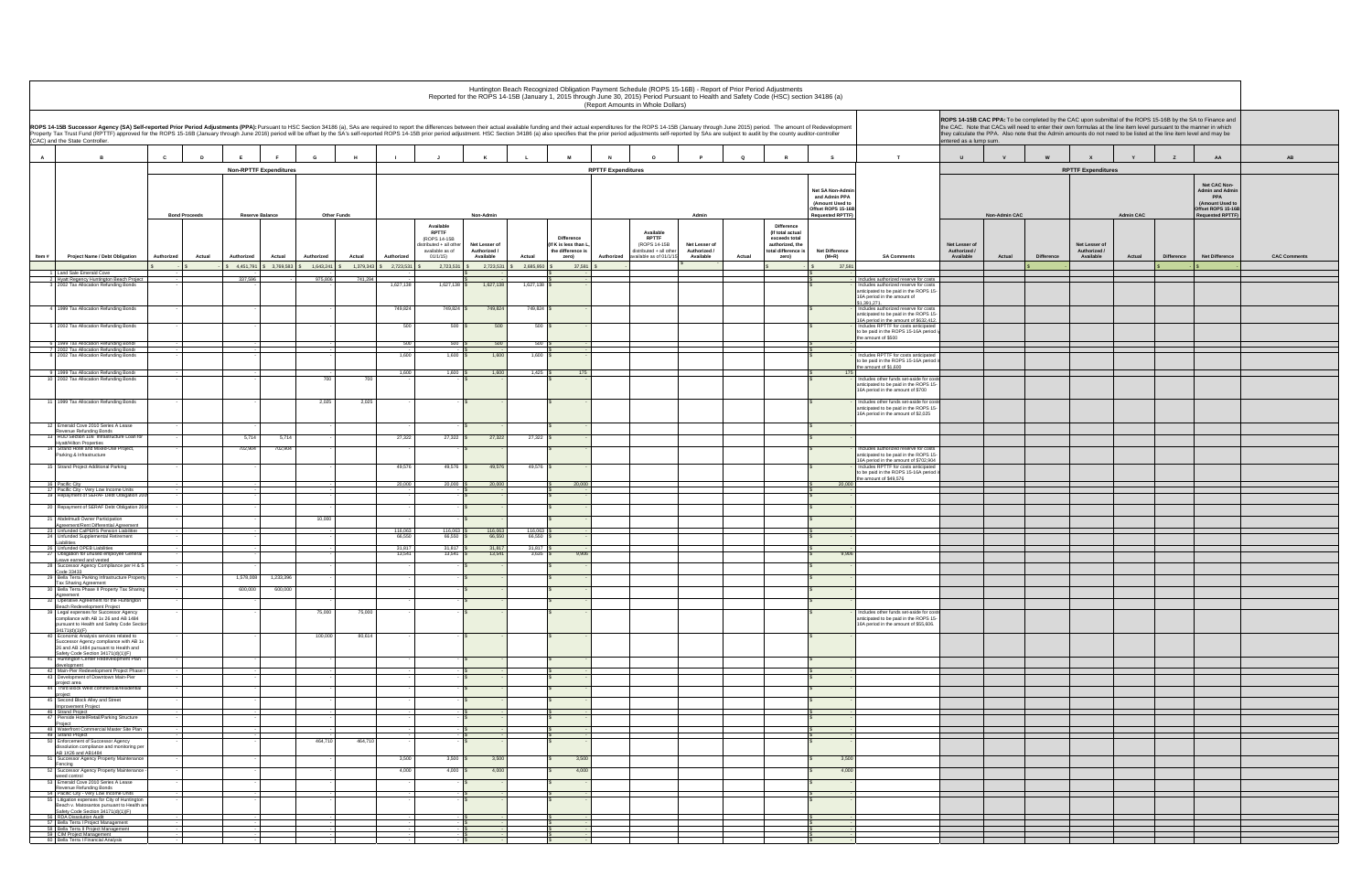|                    | entered as a lump sum.                     |                      |            | ROPS 14-15B CAC PPA: To be completed by the CAC upon submittal of the ROPS 15-16B by the SA to Finance and<br>the CAC. Note that CACs will need to enter their own formulas at the line item level pursuant to the manner in which<br>they calculate the PPA. Also note that the Admin amounts do not need to be listed at the line item level and may be |                  |              |                                                                                                                   |                      |
|--------------------|--------------------------------------------|----------------------|------------|-----------------------------------------------------------------------------------------------------------------------------------------------------------------------------------------------------------------------------------------------------------------------------------------------------------------------------------------------------------|------------------|--------------|-------------------------------------------------------------------------------------------------------------------|----------------------|
| $\mathsf T$        | U                                          | $\mathsf{v}$         | W          | $\pmb{\mathsf{x}}$                                                                                                                                                                                                                                                                                                                                        | Y                | $\mathsf z$  | AA                                                                                                                | $\mathbf A\mathbf B$ |
|                    |                                            |                      |            | <b>RPTTF Expenditures</b>                                                                                                                                                                                                                                                                                                                                 |                  |              |                                                                                                                   |                      |
|                    |                                            | <b>Non-Admin CAC</b> |            |                                                                                                                                                                                                                                                                                                                                                           | <b>Admin CAC</b> |              | Net CAC Non-<br><b>Admin and Admin</b><br>PPA<br>(Amount Used to<br>Offset ROPS 15-16B<br><b>Requested RPTTF)</b> |                      |
| <b>SA Comments</b> | Net Lesser of<br>Authorized /<br>Available | Actual               | Difference | Net Lesser of<br>Authorized /<br>Available                                                                                                                                                                                                                                                                                                                | Actual           | Difference   | Net Difference                                                                                                    | <b>CAC Comments</b>  |
|                    |                                            |                      | \$         |                                                                                                                                                                                                                                                                                                                                                           |                  | $\mathbb{S}$ | $\mathbb S$                                                                                                       |                      |
|                    |                                            |                      |            |                                                                                                                                                                                                                                                                                                                                                           |                  |              |                                                                                                                   |                      |
|                    |                                            |                      |            |                                                                                                                                                                                                                                                                                                                                                           |                  |              |                                                                                                                   |                      |
|                    |                                            |                      |            |                                                                                                                                                                                                                                                                                                                                                           |                  |              |                                                                                                                   |                      |
|                    |                                            |                      |            |                                                                                                                                                                                                                                                                                                                                                           |                  |              |                                                                                                                   |                      |
|                    |                                            |                      |            |                                                                                                                                                                                                                                                                                                                                                           |                  |              |                                                                                                                   |                      |
|                    |                                            |                      |            |                                                                                                                                                                                                                                                                                                                                                           |                  |              |                                                                                                                   |                      |
|                    |                                            |                      |            |                                                                                                                                                                                                                                                                                                                                                           |                  |              |                                                                                                                   |                      |
|                    |                                            |                      |            |                                                                                                                                                                                                                                                                                                                                                           |                  |              |                                                                                                                   |                      |
|                    |                                            |                      |            |                                                                                                                                                                                                                                                                                                                                                           |                  |              |                                                                                                                   |                      |
|                    |                                            |                      |            |                                                                                                                                                                                                                                                                                                                                                           |                  |              |                                                                                                                   |                      |
|                    |                                            |                      |            |                                                                                                                                                                                                                                                                                                                                                           |                  |              |                                                                                                                   |                      |
|                    |                                            |                      |            |                                                                                                                                                                                                                                                                                                                                                           |                  |              |                                                                                                                   |                      |
|                    |                                            |                      |            |                                                                                                                                                                                                                                                                                                                                                           |                  |              |                                                                                                                   |                      |
|                    |                                            |                      |            |                                                                                                                                                                                                                                                                                                                                                           |                  |              |                                                                                                                   |                      |
|                    |                                            |                      |            |                                                                                                                                                                                                                                                                                                                                                           |                  |              |                                                                                                                   |                      |
|                    |                                            |                      |            |                                                                                                                                                                                                                                                                                                                                                           |                  |              |                                                                                                                   |                      |
|                    |                                            |                      |            |                                                                                                                                                                                                                                                                                                                                                           |                  |              |                                                                                                                   |                      |
|                    |                                            |                      |            |                                                                                                                                                                                                                                                                                                                                                           |                  |              |                                                                                                                   |                      |
|                    |                                            |                      |            |                                                                                                                                                                                                                                                                                                                                                           |                  |              |                                                                                                                   |                      |
|                    |                                            |                      |            |                                                                                                                                                                                                                                                                                                                                                           |                  |              |                                                                                                                   |                      |
|                    |                                            |                      |            |                                                                                                                                                                                                                                                                                                                                                           |                  |              |                                                                                                                   |                      |
|                    |                                            |                      |            |                                                                                                                                                                                                                                                                                                                                                           |                  |              |                                                                                                                   |                      |
|                    |                                            |                      |            |                                                                                                                                                                                                                                                                                                                                                           |                  |              |                                                                                                                   |                      |
|                    |                                            |                      |            |                                                                                                                                                                                                                                                                                                                                                           |                  |              |                                                                                                                   |                      |
|                    |                                            |                      |            |                                                                                                                                                                                                                                                                                                                                                           |                  |              |                                                                                                                   |                      |
|                    |                                            |                      |            |                                                                                                                                                                                                                                                                                                                                                           |                  |              |                                                                                                                   |                      |
|                    |                                            |                      |            |                                                                                                                                                                                                                                                                                                                                                           |                  |              |                                                                                                                   |                      |
|                    |                                            |                      |            |                                                                                                                                                                                                                                                                                                                                                           |                  |              |                                                                                                                   |                      |
|                    |                                            |                      |            |                                                                                                                                                                                                                                                                                                                                                           |                  |              |                                                                                                                   |                      |
|                    |                                            |                      |            |                                                                                                                                                                                                                                                                                                                                                           |                  |              |                                                                                                                   |                      |
|                    |                                            |                      |            |                                                                                                                                                                                                                                                                                                                                                           |                  |              |                                                                                                                   |                      |
|                    |                                            |                      |            |                                                                                                                                                                                                                                                                                                                                                           |                  |              |                                                                                                                   |                      |
|                    |                                            |                      |            |                                                                                                                                                                                                                                                                                                                                                           |                  |              |                                                                                                                   |                      |
|                    |                                            |                      |            |                                                                                                                                                                                                                                                                                                                                                           |                  |              |                                                                                                                   |                      |
|                    |                                            |                      |            |                                                                                                                                                                                                                                                                                                                                                           |                  |              |                                                                                                                   |                      |
|                    |                                            |                      |            |                                                                                                                                                                                                                                                                                                                                                           |                  |              |                                                                                                                   |                      |
|                    |                                            |                      |            |                                                                                                                                                                                                                                                                                                                                                           |                  |              |                                                                                                                   |                      |
|                    |                                            |                      |            |                                                                                                                                                                                                                                                                                                                                                           |                  |              |                                                                                                                   |                      |
|                    |                                            |                      |            |                                                                                                                                                                                                                                                                                                                                                           |                  |              |                                                                                                                   |                      |
|                    |                                            |                      |            |                                                                                                                                                                                                                                                                                                                                                           |                  |              |                                                                                                                   |                      |
|                    |                                            |                      |            |                                                                                                                                                                                                                                                                                                                                                           |                  |              |                                                                                                                   |                      |
|                    |                                            |                      |            |                                                                                                                                                                                                                                                                                                                                                           |                  |              |                                                                                                                   |                      |
|                    |                                            |                      |            |                                                                                                                                                                                                                                                                                                                                                           |                  |              |                                                                                                                   |                      |
|                    |                                            |                      |            |                                                                                                                                                                                                                                                                                                                                                           |                  |              |                                                                                                                   |                      |
|                    |                                            |                      |            |                                                                                                                                                                                                                                                                                                                                                           |                  |              |                                                                                                                   |                      |
|                    |                                            |                      |            |                                                                                                                                                                                                                                                                                                                                                           |                  |              |                                                                                                                   |                      |

| G<br>H<br><b>Non-RPTTF Expenditures</b><br><b>Reserve Balance</b><br><b>Other Funds</b><br>Available<br><b>RPTTF</b><br>(ROPS 14-15B<br>distributed + all other<br>available as of<br>Actual<br>Authorized<br>Actual<br>Authorized<br>01/1/15<br>2,723,531 \$<br>10,000<br>$10,000$ \$<br>15,000<br>15,000<br>1,227,569 | Non-Admin<br>Net Lesser of<br>Authorized /<br>Available<br>2,723,531<br>10,000 | <b>Difference</b><br>(If K is less than L,<br>the difference is<br>Actual<br>zero)<br>\$ 2,685,950<br>10,000 | $\circ$<br><b>RPTTF Expenditures</b><br>Available<br><b>RPTTF</b><br>(ROPS 14-15B<br>distributed + all other<br>Authorized<br>vailable as of 01/1/15<br>37,581 | Q<br>Admin<br>Difference<br>(If total actual<br>exceeds total<br>Net Lesser of<br>authorized, the<br>Authorized /<br>total difference is<br>Available<br>Actual<br>zero) | $\mathbf{s}$<br>Net SA Non-Admin<br>and Admin PPA<br>(Amount Used to<br>Offset ROPS 15-16B<br><b>Requested RPTTF)</b><br><b>Net Difference</b><br>$(M+R)$<br>37,58 | T<br><b>SA Comments</b> | $\cup$<br>Net Lesser of<br>Authorized /<br>Available | $\mathbf{v}$<br><b>Non-Admin CAC</b><br>Actual<br><b>Difference</b> | <b>RPTTF Expenditures</b><br>Net Lesser of<br>Authorized /<br>Available | <b>Admin CAC</b><br>Actual | AA<br>z<br>Net CAC Non-<br><b>Admin and Admin</b><br><b>PPA</b><br>(Amount Used to<br>Offset ROPS 15-16B<br><b>Requested RPTTF)</b><br><b>Net Difference</b><br><b>Difference</b> |
|-------------------------------------------------------------------------------------------------------------------------------------------------------------------------------------------------------------------------------------------------------------------------------------------------------------------------|--------------------------------------------------------------------------------|--------------------------------------------------------------------------------------------------------------|----------------------------------------------------------------------------------------------------------------------------------------------------------------|--------------------------------------------------------------------------------------------------------------------------------------------------------------------------|--------------------------------------------------------------------------------------------------------------------------------------------------------------------|-------------------------|------------------------------------------------------|---------------------------------------------------------------------|-------------------------------------------------------------------------|----------------------------|-----------------------------------------------------------------------------------------------------------------------------------------------------------------------------------|
|                                                                                                                                                                                                                                                                                                                         |                                                                                |                                                                                                              |                                                                                                                                                                |                                                                                                                                                                          |                                                                                                                                                                    |                         |                                                      |                                                                     |                                                                         |                            |                                                                                                                                                                                   |
|                                                                                                                                                                                                                                                                                                                         |                                                                                |                                                                                                              |                                                                                                                                                                |                                                                                                                                                                          |                                                                                                                                                                    |                         |                                                      |                                                                     |                                                                         |                            |                                                                                                                                                                                   |
|                                                                                                                                                                                                                                                                                                                         |                                                                                |                                                                                                              |                                                                                                                                                                |                                                                                                                                                                          |                                                                                                                                                                    |                         |                                                      |                                                                     |                                                                         |                            |                                                                                                                                                                                   |
|                                                                                                                                                                                                                                                                                                                         |                                                                                |                                                                                                              |                                                                                                                                                                |                                                                                                                                                                          |                                                                                                                                                                    |                         |                                                      |                                                                     |                                                                         |                            |                                                                                                                                                                                   |
|                                                                                                                                                                                                                                                                                                                         |                                                                                |                                                                                                              |                                                                                                                                                                |                                                                                                                                                                          |                                                                                                                                                                    |                         |                                                      |                                                                     |                                                                         |                            |                                                                                                                                                                                   |
|                                                                                                                                                                                                                                                                                                                         |                                                                                |                                                                                                              |                                                                                                                                                                |                                                                                                                                                                          |                                                                                                                                                                    |                         |                                                      |                                                                     |                                                                         |                            |                                                                                                                                                                                   |
|                                                                                                                                                                                                                                                                                                                         |                                                                                |                                                                                                              |                                                                                                                                                                |                                                                                                                                                                          |                                                                                                                                                                    |                         |                                                      |                                                                     |                                                                         |                            |                                                                                                                                                                                   |
|                                                                                                                                                                                                                                                                                                                         |                                                                                |                                                                                                              |                                                                                                                                                                |                                                                                                                                                                          |                                                                                                                                                                    |                         |                                                      |                                                                     |                                                                         |                            |                                                                                                                                                                                   |
|                                                                                                                                                                                                                                                                                                                         |                                                                                |                                                                                                              |                                                                                                                                                                |                                                                                                                                                                          |                                                                                                                                                                    |                         |                                                      |                                                                     |                                                                         |                            |                                                                                                                                                                                   |
|                                                                                                                                                                                                                                                                                                                         |                                                                                |                                                                                                              |                                                                                                                                                                |                                                                                                                                                                          |                                                                                                                                                                    |                         |                                                      |                                                                     |                                                                         |                            |                                                                                                                                                                                   |
|                                                                                                                                                                                                                                                                                                                         |                                                                                |                                                                                                              |                                                                                                                                                                |                                                                                                                                                                          |                                                                                                                                                                    |                         |                                                      |                                                                     |                                                                         |                            |                                                                                                                                                                                   |
|                                                                                                                                                                                                                                                                                                                         |                                                                                |                                                                                                              |                                                                                                                                                                |                                                                                                                                                                          |                                                                                                                                                                    |                         |                                                      |                                                                     |                                                                         |                            |                                                                                                                                                                                   |
|                                                                                                                                                                                                                                                                                                                         |                                                                                |                                                                                                              |                                                                                                                                                                |                                                                                                                                                                          |                                                                                                                                                                    |                         |                                                      |                                                                     |                                                                         |                            |                                                                                                                                                                                   |
|                                                                                                                                                                                                                                                                                                                         |                                                                                |                                                                                                              |                                                                                                                                                                |                                                                                                                                                                          |                                                                                                                                                                    |                         |                                                      |                                                                     |                                                                         |                            |                                                                                                                                                                                   |
|                                                                                                                                                                                                                                                                                                                         |                                                                                |                                                                                                              |                                                                                                                                                                |                                                                                                                                                                          |                                                                                                                                                                    |                         |                                                      |                                                                     |                                                                         |                            |                                                                                                                                                                                   |
|                                                                                                                                                                                                                                                                                                                         |                                                                                |                                                                                                              |                                                                                                                                                                |                                                                                                                                                                          |                                                                                                                                                                    |                         |                                                      |                                                                     |                                                                         |                            |                                                                                                                                                                                   |
|                                                                                                                                                                                                                                                                                                                         |                                                                                |                                                                                                              |                                                                                                                                                                |                                                                                                                                                                          |                                                                                                                                                                    |                         |                                                      |                                                                     |                                                                         |                            |                                                                                                                                                                                   |
|                                                                                                                                                                                                                                                                                                                         |                                                                                |                                                                                                              |                                                                                                                                                                |                                                                                                                                                                          |                                                                                                                                                                    |                         |                                                      |                                                                     |                                                                         |                            |                                                                                                                                                                                   |
|                                                                                                                                                                                                                                                                                                                         |                                                                                |                                                                                                              |                                                                                                                                                                |                                                                                                                                                                          |                                                                                                                                                                    |                         |                                                      |                                                                     |                                                                         |                            |                                                                                                                                                                                   |
|                                                                                                                                                                                                                                                                                                                         |                                                                                |                                                                                                              |                                                                                                                                                                |                                                                                                                                                                          |                                                                                                                                                                    |                         |                                                      |                                                                     |                                                                         |                            |                                                                                                                                                                                   |
|                                                                                                                                                                                                                                                                                                                         |                                                                                |                                                                                                              |                                                                                                                                                                |                                                                                                                                                                          |                                                                                                                                                                    |                         |                                                      |                                                                     |                                                                         |                            |                                                                                                                                                                                   |
|                                                                                                                                                                                                                                                                                                                         |                                                                                |                                                                                                              |                                                                                                                                                                |                                                                                                                                                                          |                                                                                                                                                                    |                         |                                                      |                                                                     |                                                                         |                            |                                                                                                                                                                                   |
|                                                                                                                                                                                                                                                                                                                         |                                                                                |                                                                                                              |                                                                                                                                                                |                                                                                                                                                                          |                                                                                                                                                                    |                         |                                                      |                                                                     |                                                                         |                            |                                                                                                                                                                                   |
|                                                                                                                                                                                                                                                                                                                         |                                                                                |                                                                                                              |                                                                                                                                                                |                                                                                                                                                                          |                                                                                                                                                                    |                         |                                                      |                                                                     |                                                                         |                            |                                                                                                                                                                                   |
|                                                                                                                                                                                                                                                                                                                         |                                                                                |                                                                                                              |                                                                                                                                                                |                                                                                                                                                                          |                                                                                                                                                                    |                         |                                                      |                                                                     |                                                                         |                            |                                                                                                                                                                                   |
|                                                                                                                                                                                                                                                                                                                         |                                                                                |                                                                                                              |                                                                                                                                                                |                                                                                                                                                                          |                                                                                                                                                                    |                         |                                                      |                                                                     |                                                                         |                            |                                                                                                                                                                                   |
|                                                                                                                                                                                                                                                                                                                         |                                                                                |                                                                                                              |                                                                                                                                                                |                                                                                                                                                                          |                                                                                                                                                                    |                         |                                                      |                                                                     |                                                                         |                            |                                                                                                                                                                                   |
|                                                                                                                                                                                                                                                                                                                         |                                                                                |                                                                                                              |                                                                                                                                                                |                                                                                                                                                                          |                                                                                                                                                                    |                         |                                                      |                                                                     |                                                                         |                            |                                                                                                                                                                                   |
|                                                                                                                                                                                                                                                                                                                         |                                                                                |                                                                                                              |                                                                                                                                                                |                                                                                                                                                                          |                                                                                                                                                                    |                         |                                                      |                                                                     |                                                                         |                            |                                                                                                                                                                                   |
|                                                                                                                                                                                                                                                                                                                         |                                                                                |                                                                                                              |                                                                                                                                                                |                                                                                                                                                                          |                                                                                                                                                                    |                         |                                                      |                                                                     |                                                                         |                            |                                                                                                                                                                                   |
|                                                                                                                                                                                                                                                                                                                         |                                                                                |                                                                                                              |                                                                                                                                                                |                                                                                                                                                                          |                                                                                                                                                                    |                         |                                                      |                                                                     |                                                                         |                            |                                                                                                                                                                                   |
|                                                                                                                                                                                                                                                                                                                         |                                                                                |                                                                                                              |                                                                                                                                                                |                                                                                                                                                                          |                                                                                                                                                                    |                         |                                                      |                                                                     |                                                                         |                            |                                                                                                                                                                                   |
|                                                                                                                                                                                                                                                                                                                         |                                                                                |                                                                                                              |                                                                                                                                                                |                                                                                                                                                                          |                                                                                                                                                                    |                         |                                                      |                                                                     |                                                                         |                            |                                                                                                                                                                                   |
|                                                                                                                                                                                                                                                                                                                         |                                                                                |                                                                                                              |                                                                                                                                                                |                                                                                                                                                                          |                                                                                                                                                                    |                         |                                                      |                                                                     |                                                                         |                            |                                                                                                                                                                                   |
|                                                                                                                                                                                                                                                                                                                         |                                                                                |                                                                                                              |                                                                                                                                                                |                                                                                                                                                                          |                                                                                                                                                                    |                         |                                                      |                                                                     |                                                                         |                            |                                                                                                                                                                                   |
|                                                                                                                                                                                                                                                                                                                         |                                                                                |                                                                                                              |                                                                                                                                                                |                                                                                                                                                                          |                                                                                                                                                                    |                         |                                                      |                                                                     |                                                                         |                            |                                                                                                                                                                                   |
|                                                                                                                                                                                                                                                                                                                         |                                                                                |                                                                                                              |                                                                                                                                                                |                                                                                                                                                                          |                                                                                                                                                                    |                         |                                                      |                                                                     |                                                                         |                            |                                                                                                                                                                                   |
|                                                                                                                                                                                                                                                                                                                         |                                                                                |                                                                                                              |                                                                                                                                                                |                                                                                                                                                                          |                                                                                                                                                                    |                         |                                                      |                                                                     |                                                                         |                            |                                                                                                                                                                                   |
|                                                                                                                                                                                                                                                                                                                         |                                                                                |                                                                                                              |                                                                                                                                                                |                                                                                                                                                                          |                                                                                                                                                                    |                         |                                                      |                                                                     |                                                                         |                            |                                                                                                                                                                                   |
|                                                                                                                                                                                                                                                                                                                         |                                                                                |                                                                                                              |                                                                                                                                                                |                                                                                                                                                                          |                                                                                                                                                                    |                         |                                                      |                                                                     |                                                                         |                            |                                                                                                                                                                                   |
|                                                                                                                                                                                                                                                                                                                         |                                                                                |                                                                                                              |                                                                                                                                                                |                                                                                                                                                                          |                                                                                                                                                                    |                         |                                                      |                                                                     |                                                                         |                            |                                                                                                                                                                                   |
|                                                                                                                                                                                                                                                                                                                         |                                                                                |                                                                                                              |                                                                                                                                                                |                                                                                                                                                                          |                                                                                                                                                                    |                         |                                                      |                                                                     |                                                                         |                            |                                                                                                                                                                                   |
|                                                                                                                                                                                                                                                                                                                         |                                                                                |                                                                                                              |                                                                                                                                                                |                                                                                                                                                                          |                                                                                                                                                                    |                         |                                                      |                                                                     |                                                                         |                            |                                                                                                                                                                                   |
|                                                                                                                                                                                                                                                                                                                         |                                                                                |                                                                                                              |                                                                                                                                                                |                                                                                                                                                                          |                                                                                                                                                                    |                         |                                                      |                                                                     |                                                                         |                            |                                                                                                                                                                                   |
|                                                                                                                                                                                                                                                                                                                         |                                                                                |                                                                                                              |                                                                                                                                                                |                                                                                                                                                                          |                                                                                                                                                                    |                         |                                                      |                                                                     |                                                                         |                            |                                                                                                                                                                                   |
|                                                                                                                                                                                                                                                                                                                         |                                                                                |                                                                                                              |                                                                                                                                                                |                                                                                                                                                                          |                                                                                                                                                                    |                         |                                                      |                                                                     |                                                                         |                            |                                                                                                                                                                                   |